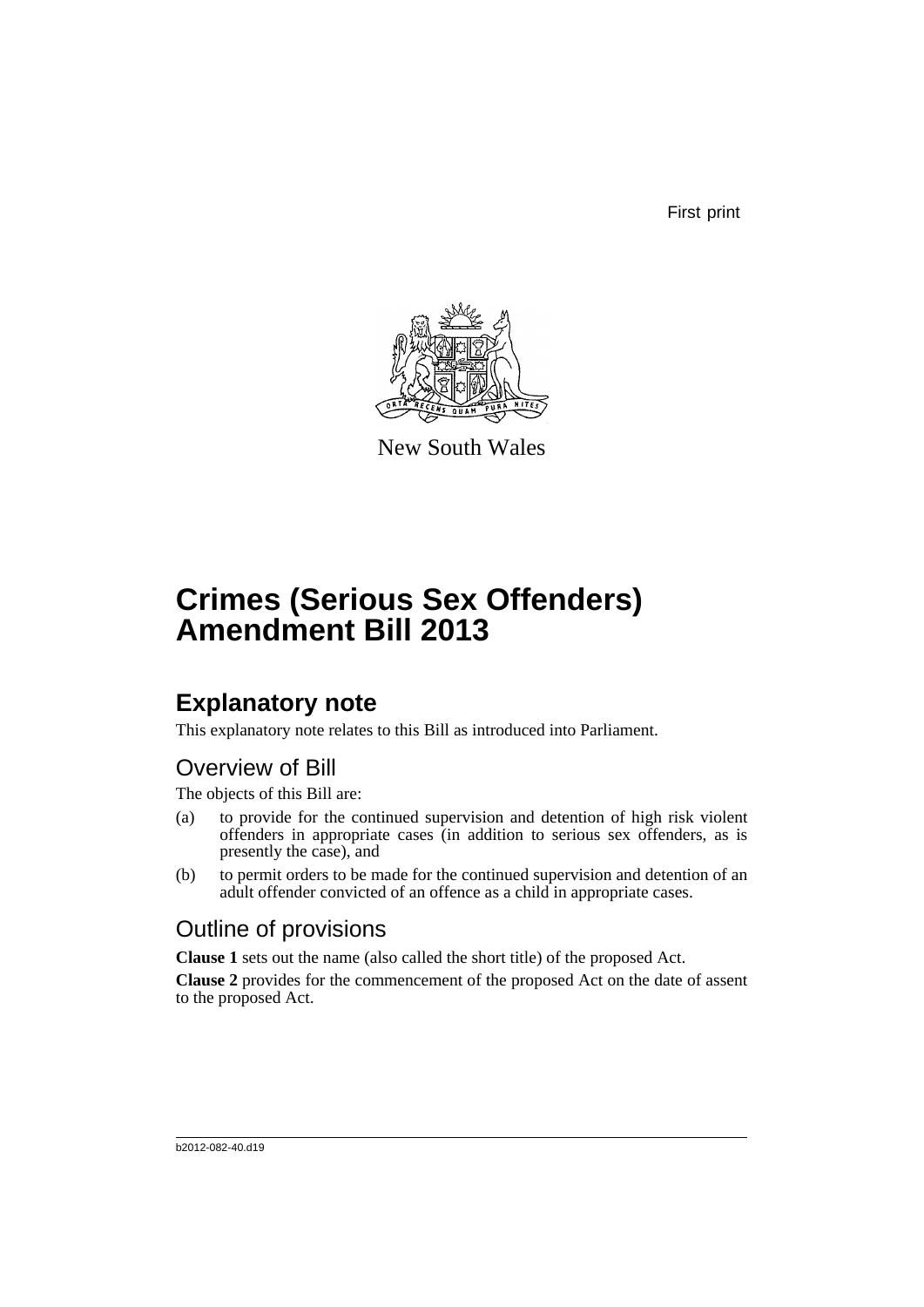Explanatory note

### **Schedule 1 Amendment of Crimes (Serious Sex Offenders) Act 2006 No 7**

### **Extension of principal Act to high risk violent offenders**

The *Crimes (Serious Sex Offenders) Act 2006* (the *principal Act*) sets out a scheme for the continued detention or supervision of serious sex offenders who pose an unacceptable risk of committing serious sex offences if not kept under supervision. The primary object of the Act is to ensure the safety and protection of the community.

The proposed amendments to the principal Act provide for a similar scheme in respect of high risk violent offenders. A high risk violent offender is a violent offender who poses an unacceptable risk of committing a serious violence offence if he or she is not kept under supervision.

A *violent offender* is a person over the age of 18 years who has at any time been sentenced to imprisonment following his or her conviction for a serious violence offence (see definition in **Schedule 1 [4]**).

**Schedule 1 [5]** defines *serious violence offence* as a serious indictable offence that is constituted by a person:

- (a) engaging in conduct that causes the death of another person or grievous bodily harm to another person, with the intention of causing, or while being reckless as to causing, the death of another person or grievous or actual bodily harm to another person, or
- (b) attempting to commit, or conspiring with or inciting another person to commit, an offence of a kind referred to in paragraph (a).

An offence is a serious indictable offence if it is an indictable offence punishable by imprisonment for life or for a term of 5 years or more.

**Schedule 1 [6]** provides for the extension of the principal Act to high risk violent offenders.

Under the proposed amendments, an extended supervision order can be made by the Supreme Court in respect of an offender only if the offender is a high risk violent offender. An offender is a high risk violent offender only if the offender is a violent offender and the Supreme Court is satisfied to a high degree of probability that the offender poses an unacceptable risk of committing a serious violence offence if he or she is not kept under supervision. The Supreme Court can make a continuing detention order in respect of the offender if the offender is a high risk violent offender and the Court is satisfied that adequate supervision will not be provided by an extended supervision order.

The proposed amendments also re-enact existing provisions relating to serious sex offenders.

**Schedule 1 [7] and [21]** permit the State to make an application to the Supreme Court for an extended supervision order or a continuing detention order in respect of a high risk violent offender, similar to serious sex offenders.

**Schedule 1 [17] and [33]** provide for the making of interim orders.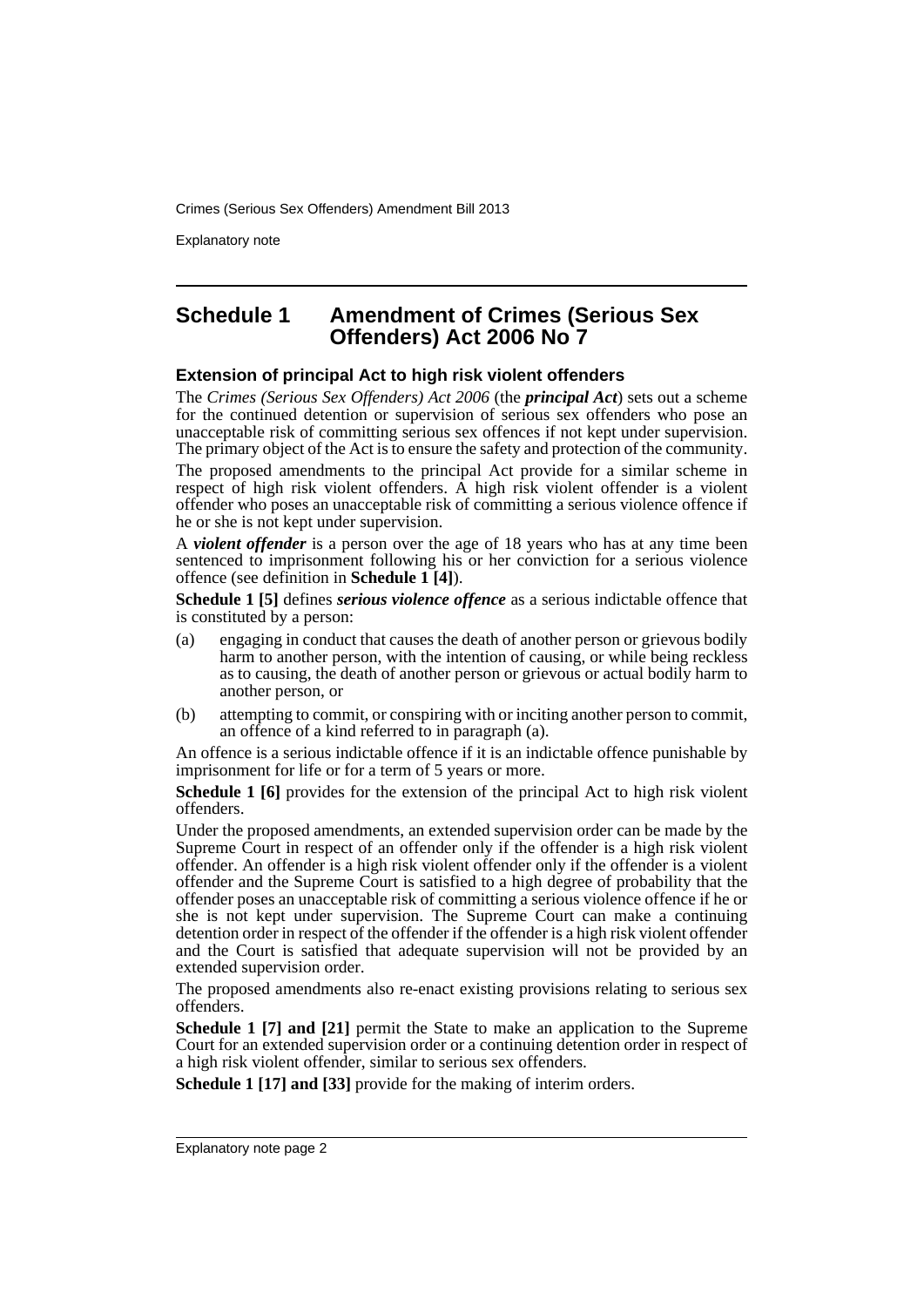Explanatory note

**Schedule 1 [19] and [35]** make it clear that an extended supervision order or continuing detention order, or an interim order, can be revoked by the Supreme Court if the Court is satisfied that circumstances have changed to render the order unnecessary.

**Schedule 1 [20] and [36]** require the Commissioner of Corrective Services to report to the Attorney General on whether the Commissioner considers the continuation of an extended supervision order or continuing detention order to be necessary and appropriate.

**Schedule 1 [38]** requires a court that sentences a person for a serious violence offence to warn the person about the application of the Act.

**Schedule 1 [39]** requires the Minister to review the operation of the amendments at the end of 3 years after commencement.

**Schedule 1 [40]** provides for savings and transitional matters. The provisions ensure that an order can be made in respect of a person who committed a qualifying offence before the commencement of the proposed amendments.

**Schedule 1 [2]** changes the name of the Act to the *Crimes (High Risk Offenders) Act 2006*, as a consequence of the extension of the Act to high risk violent offenders.

**Schedule 1 [4]** defines expressions used in the proposed amendments, and makes consequential changes to existing definitions.

**Schedule 1 [1], [3], [8]–[16], [18], [22]–[32], [34] and [37]** are other consequential amendments.

### **Extension of principal Act to offences committed as a child**

At present, an extended supervision order or continuing detention order can be made in respect of a person if the person has been sentenced to imprisonment following his or her conviction of a serious sex offence. Serious sex offences committed as a child are excluded.

Under the proposed amendments, offences committed as a child are not excluded. However, orders can only be made in respect of adults.

The amendments permit an order to be made in respect of a sex offender or a violent offender. **Schedule 1 [4]** defines a *sex offender* as a person over the age of 18 years who has at any time been sentenced to imprisonment following his or her conviction of a serious sex offence. A *violent offender* is defined as a person over the age of 18 years who has at any time been sentenced to imprisonment following his or her conviction for a serious violence offence.

An offence committed as a child qualifies for the purposes of the principal Act only if the child is convicted and a sentence of imprisonment is imposed in respect of the offence. This limits the operation of the amendment to serious offences. An offence committed as a child does not qualify under the principal Act if a custodial or non-custodial penalty for the offence is imposed by the Children's Court under section 33 of the *Children (Criminal Proceedings) Act 1987*.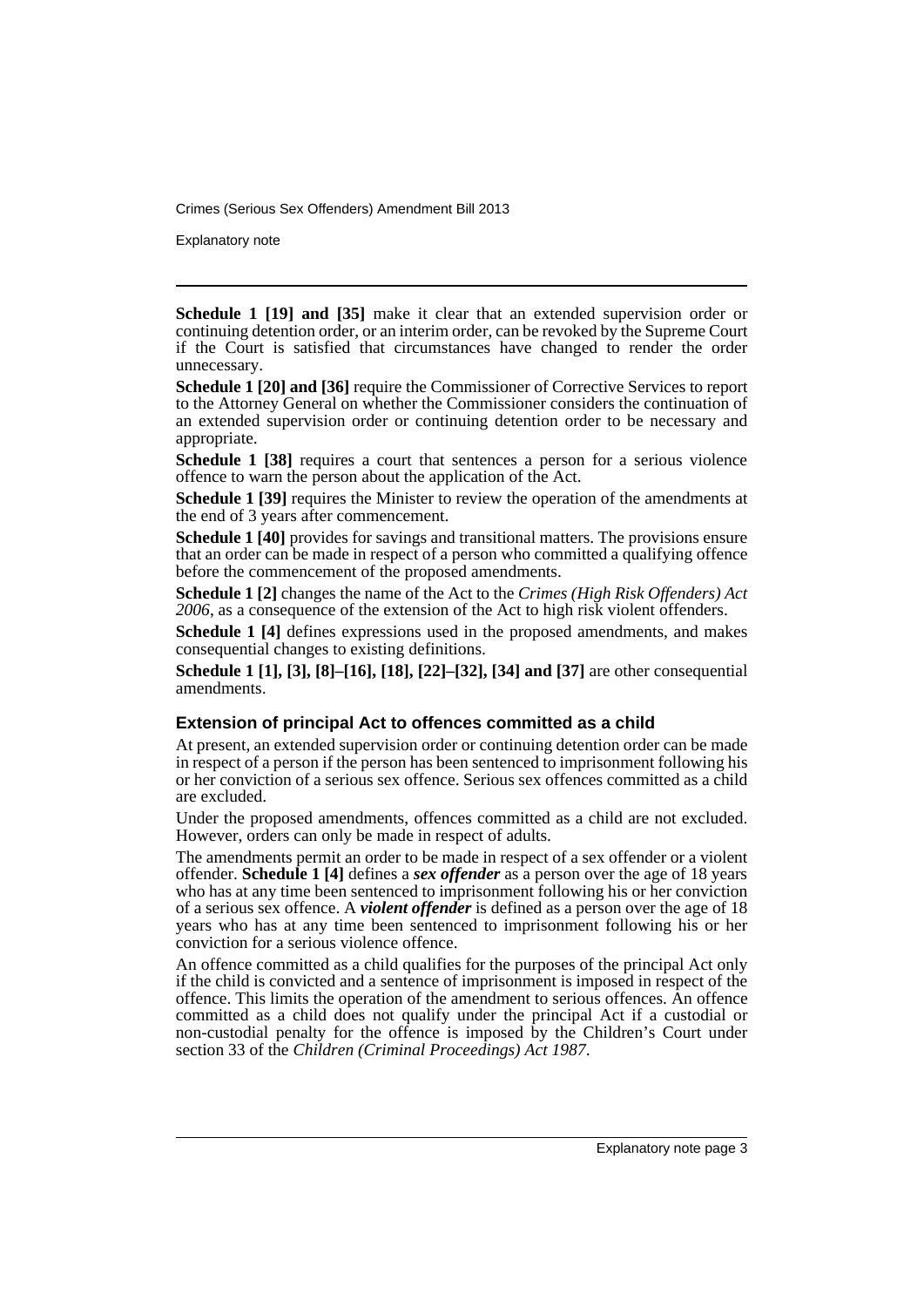Explanatory note

## **Schedule 2 Amendment of other legislation**

**Schedule 2** makes amendments to other legislation. Most of the amendments are minor changes that are consequential on the extension of the principal Act to high risk violent offenders and the change of name of the Act.

**Schedule 2.6 [7]** amends the *Crimes (Administration of Sentences) Act 1999* to enable regulations to be made under that Act for the preparation and implementation of plans of management in respect of high risk violent offenders, and the provision of services and programs in respect of high risk violent offenders, by Corrective Services NSW. This will permit plans to be made, and programs to be offered, to high risk violent offenders even though they are not inmates. **Schedule 2.6 [2]** ensures that the existing regulation-making powers in relation to the management of inmates are consistent with the new regulation-making power relating to high risk violent offenders.

**Schedule 2.7 [2] and [3]** amend the *Crimes (Administration of Sentences) Regulation 2008* to extend to high risk violent offenders the existing scheme relating to case plans and programs for inmates.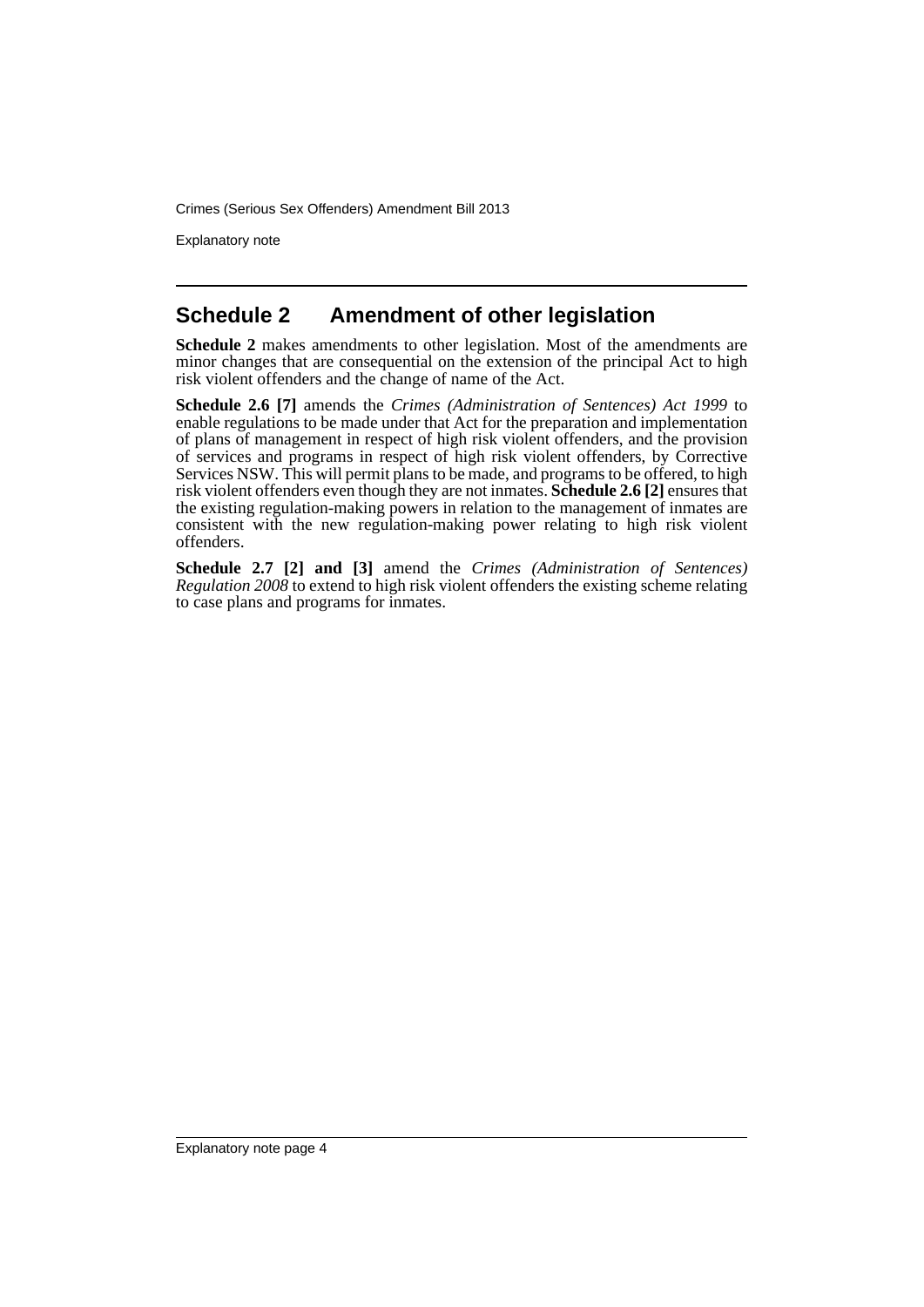First print



New South Wales

# **Crimes (Serious Sex Offenders) Amendment Bill 2013**

# **Contents**

|                                                                         | Page          |
|-------------------------------------------------------------------------|---------------|
| Name of Act                                                             |               |
| Commencement                                                            | $\mathcal{P}$ |
| Schedule 1 Amendment of Crimes (Serious Sex Offenders) Act<br>2006 No 7 | 3             |
|                                                                         |               |
| Schedule 2 Amendment of other legislation                               | 19            |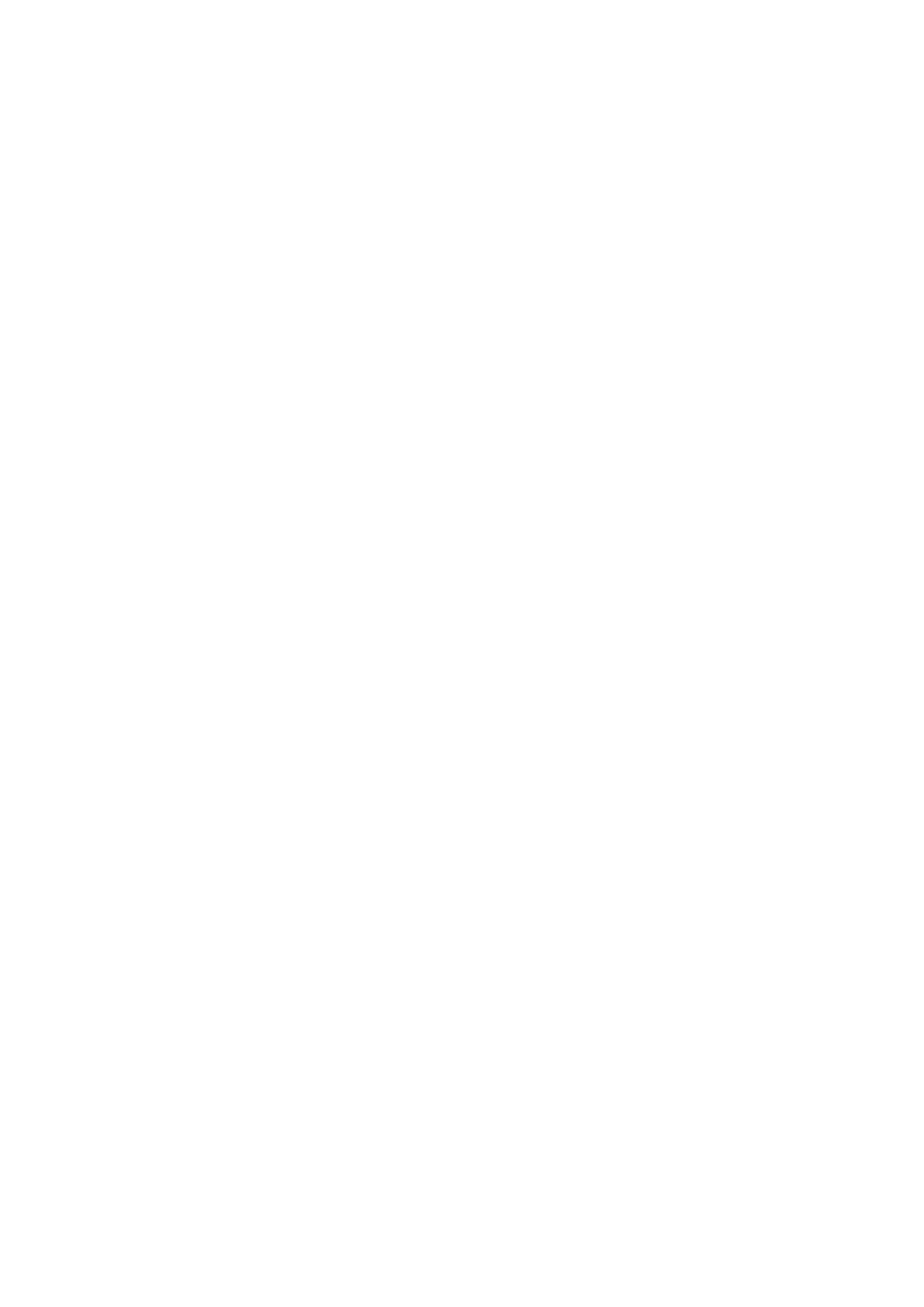

New South Wales

# **Crimes (Serious Sex Offenders) Amendment Bill 2013**

No , 2013

### **A Bill for**

An Act to amend the *Crimes (Serious Sex Offenders) Act 2006* to provide for the supervision and detention of high risk violent offenders; to permit orders to be made against an adult convicted of an offence committed as a child; and to amend other legislation for related purposes.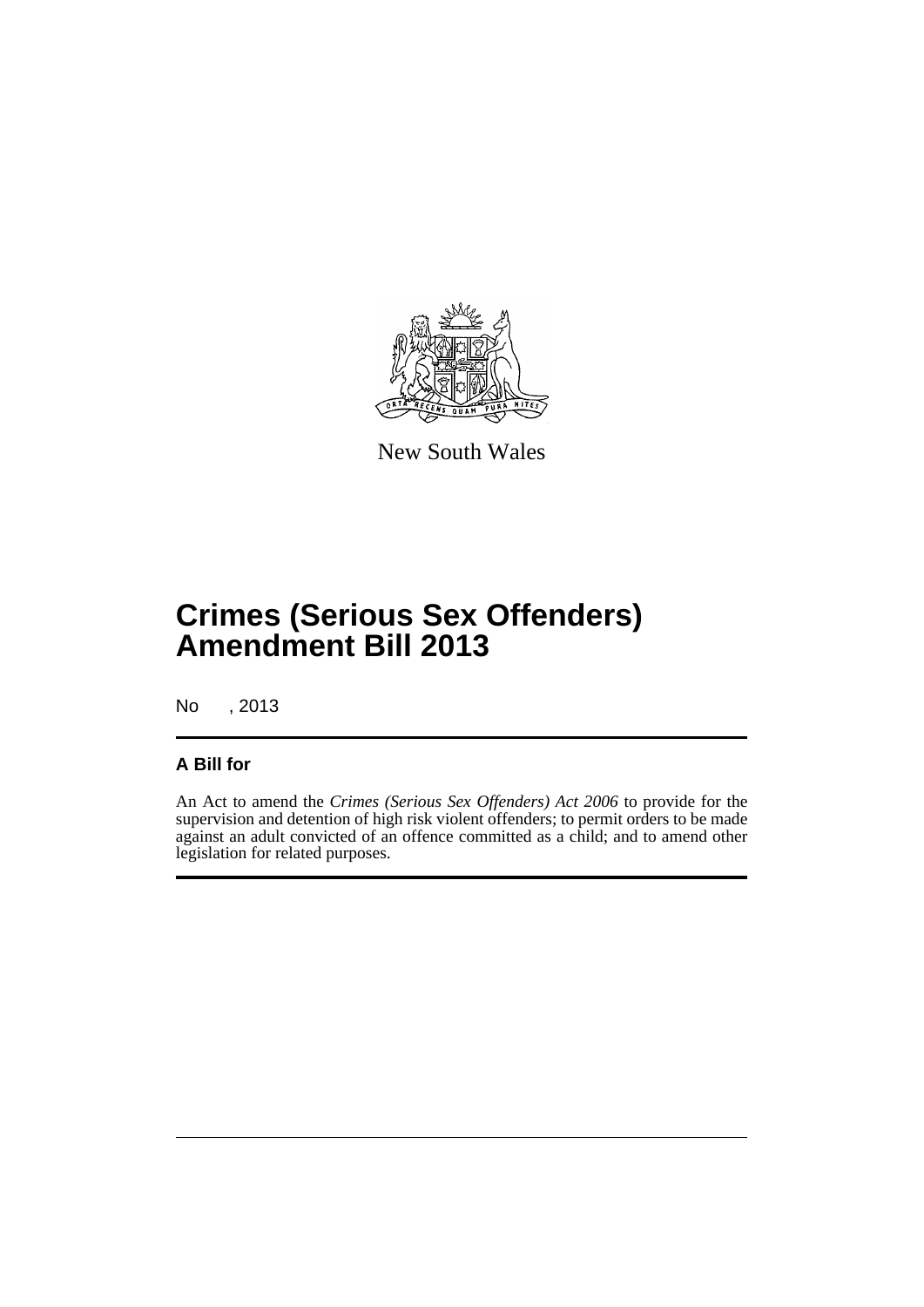<span id="page-7-1"></span><span id="page-7-0"></span>

| The Legislature of New South Wales enacts:                         |                |
|--------------------------------------------------------------------|----------------|
| Name of Act                                                        | $\overline{2}$ |
| This Act is the Crimes (Serious Sex Offenders) Amendment Act 2013. | 3              |
| <b>Commencement</b>                                                | $\overline{4}$ |
| This Act commences on the date of assent to this Act.              | 5              |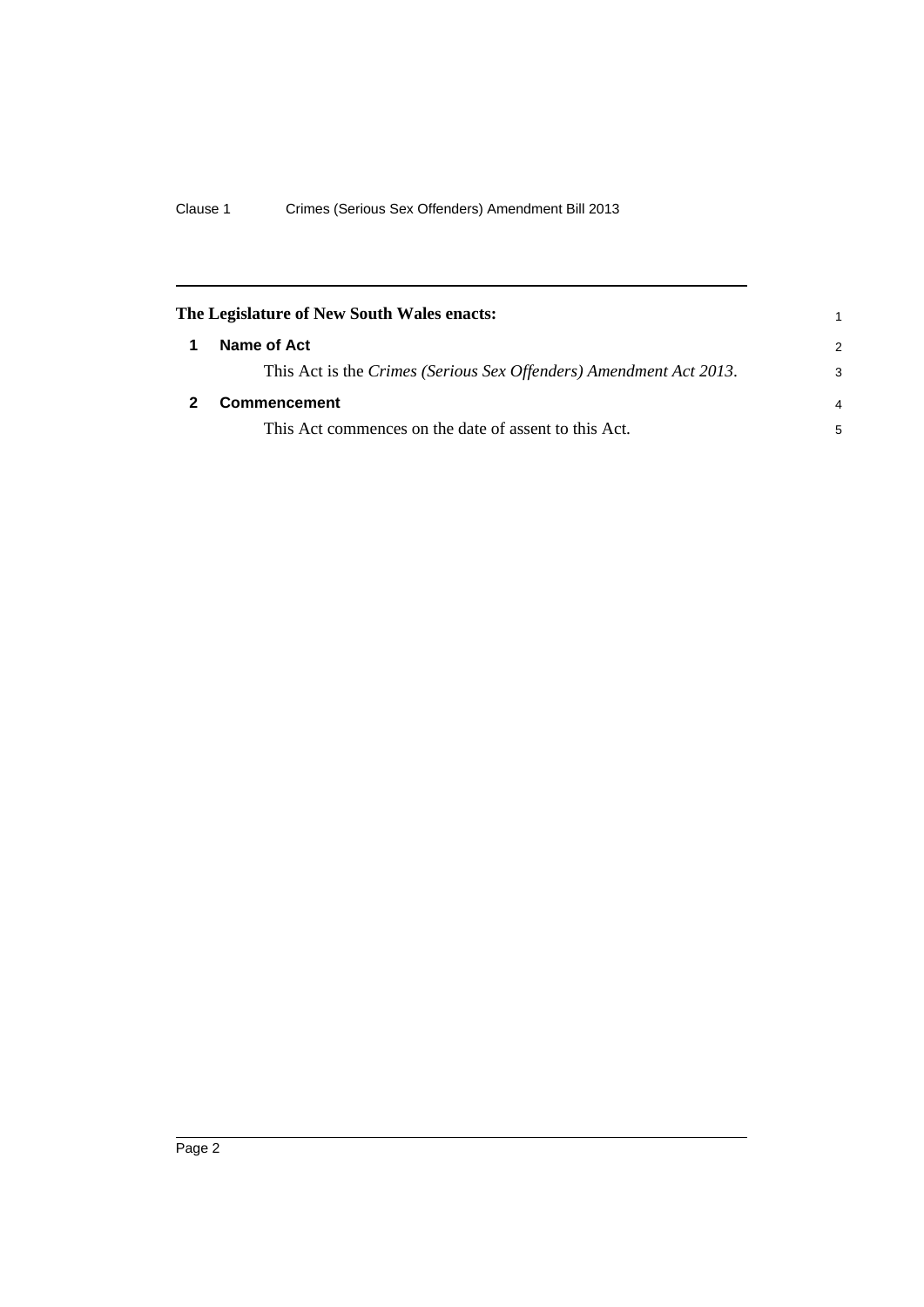Amendment of Crimes (Serious Sex Offenders) Act 2006 No 7 Schedule 1

<span id="page-8-0"></span>

|       | <b>Schedule 1</b>            | <b>Amendment of Crimes (Serious Sex</b><br>Offenders) Act 2006 No 7                                                                                                    | $\mathbf{1}$<br>$\overline{2}$ |
|-------|------------------------------|------------------------------------------------------------------------------------------------------------------------------------------------------------------------|--------------------------------|
| [1]   | Long title                   |                                                                                                                                                                        | 3                              |
|       |                              | Omit "serious sex offenders".                                                                                                                                          | 4                              |
|       |                              | Insert instead "high risk sex offenders and high risk violent offenders".                                                                                              | 5                              |
| $[2]$ |                              | <b>Section 1 Name of Act</b>                                                                                                                                           | 6                              |
|       |                              | Omit "Serious Sex Offenders". Insert instead "High Risk Offenders".                                                                                                    | $\overline{7}$                 |
| $[3]$ |                              | <b>Section 3 Objects of Act</b>                                                                                                                                        | 8                              |
|       |                              | Omit "serious sex offenders" wherever occurring.                                                                                                                       | 9                              |
|       |                              | Insert instead "high risk sex offenders and high risk violent offenders".                                                                                              | 10                             |
| [4]   | <b>Section 4 Definitions</b> |                                                                                                                                                                        | 11                             |
|       |                              | Omit the definitions of <i>continuing detention order</i> , <i>extended supervision</i><br>order, interim detention order, interim supervision order and sex offender. | 12<br>13                       |
|       |                              | Insert in alphabetical order:                                                                                                                                          | 14                             |
|       |                              | <i>continuing detention order</i> means an order for the detention of<br>an offender made under section 5D or 5G.                                                      | 15<br>16                       |
|       |                              | extended supervision order means an order for the supervision of<br>an offender made under section 5C or 5F.                                                           | 17<br>18                       |
|       |                              | high risk sex offender—see section 5B.                                                                                                                                 | 19                             |
|       |                              | high risk sex offender continuing detention order means a<br>continuing detention order made under section 5D.                                                         | 20<br>21                       |
|       |                              | high risk sex offender extended supervision order means an<br>extended supervision order made under section 5C.                                                        | 22<br>23                       |
|       |                              | high risk violent offender—see section 5E.                                                                                                                             | 24                             |
|       |                              | high risk violent offender continuing detention order means a<br>continuing detention order made under section 5G.                                                     | 25<br>26                       |
|       |                              | high risk violent offender extended supervision order means an<br>extended supervision order made under section 5F.                                                    | 27<br>28                       |
|       |                              | <i>interim detention order</i> means an interim order for the detention<br>of an offender made under section 18A or 18B.                                               | 29<br>30                       |
|       |                              | <i>interim supervision order</i> means an interim order for the<br>supervision of an offender made under section 10A or 10B.                                           | 31<br>32                       |
|       |                              | <i>offender</i> means a sex offender or a violent offender.                                                                                                            | 33                             |
|       |                              | serious violence offence—see section 5A.                                                                                                                               | 34                             |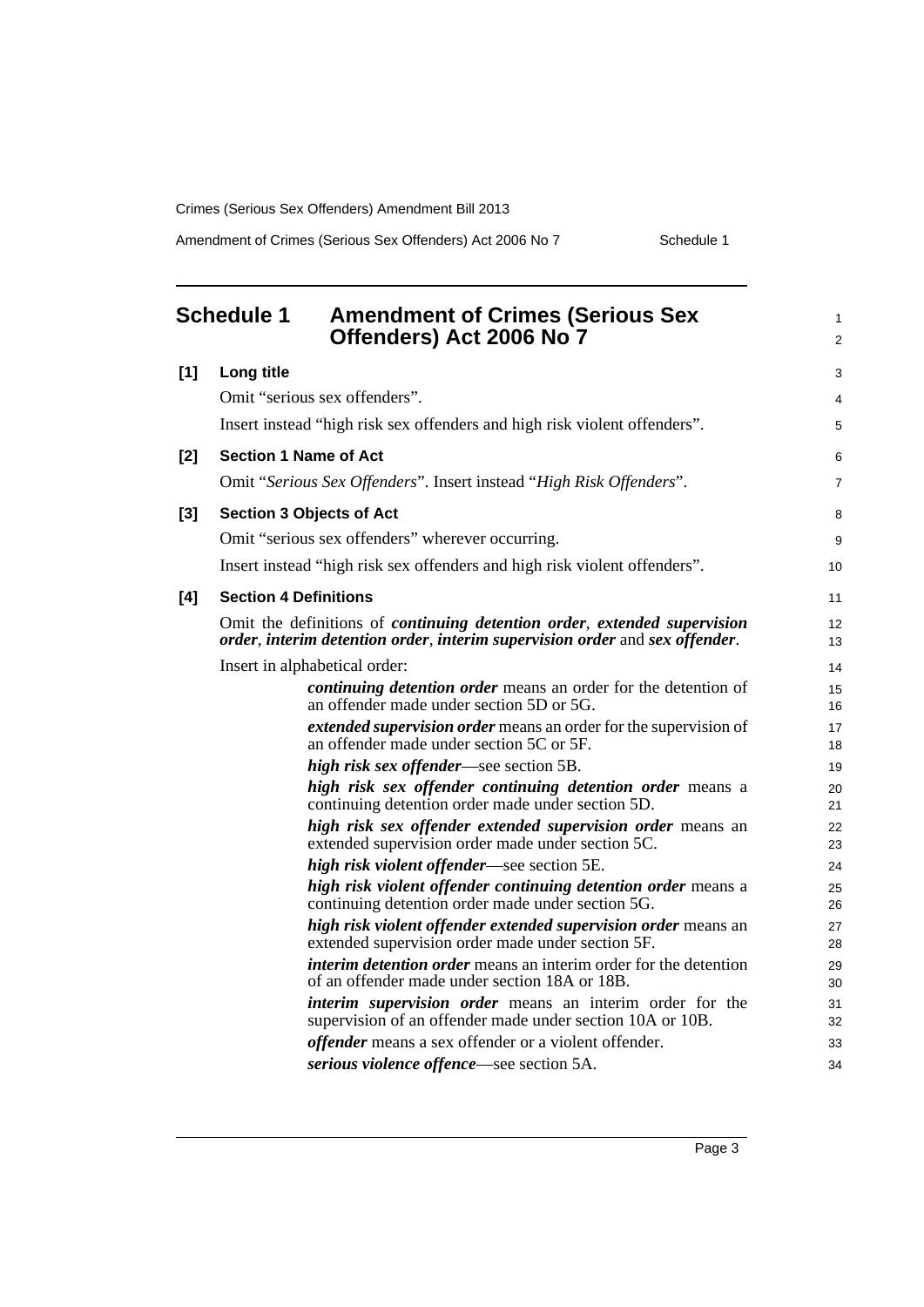*sex offender* means a person over the age of 18 years who has at any time been sentenced to imprisonment following his or her conviction of a serious sex offence. 3

2

1

5 4

15  $14$ 13

18

22 21

 $26$ 

30 29

*violent offender* means a person over the age of 18 years who has at any time been sentenced to imprisonment following his or her conviction for a serious violence offence. 6

### **[5] Section 5A** 7

Insert after section 5: 8

### **5A Definition of "serious violence offence"** 9

- (1) For the purposes of this Act, a *serious violence offence* is a 10 serious indictable offence that is constituted by a person: 11
	- (a) engaging in conduct that causes the death of another 12 person or grievous bodily harm to another person, with the intention of causing, or while being reckless as to causing, the death of another person or grievous or actual bodily harm to another person, or 16
	- (b) attempting to commit, or conspiring with or inciting 17 another person to commit, an offence of a kind referred to  $\frac{1}{9}$  in paragraph (a).
- (2) An offence that includes the elements referred to in 20 subsection (1) (a) is a serious violence offence regardless of how those elements are expressed, and whether or not the offence includes other elements. 23

### (3) A *serious indictable offence* is: 24

- (a) an offence committed in New South Wales that was a 25 serious indictable offence (within the meaning of the *Crimes Act 1900*) at the time that it was committed, or 27
- (b) an offence committed elsewhere than in New South Wales 28 that, if committed in New South Wales, would be a serious indictable offence within the meaning of the *Crimes Act 1900* at the time that it was committed, or 31
- $(c)$ an offence that, at the time that it was committed, was not 32 a serious indictable offence but which was committed in circumstances that would make the offence a serious indictable offence if it were committed at the time an application for an order against the person is made under this Act. 37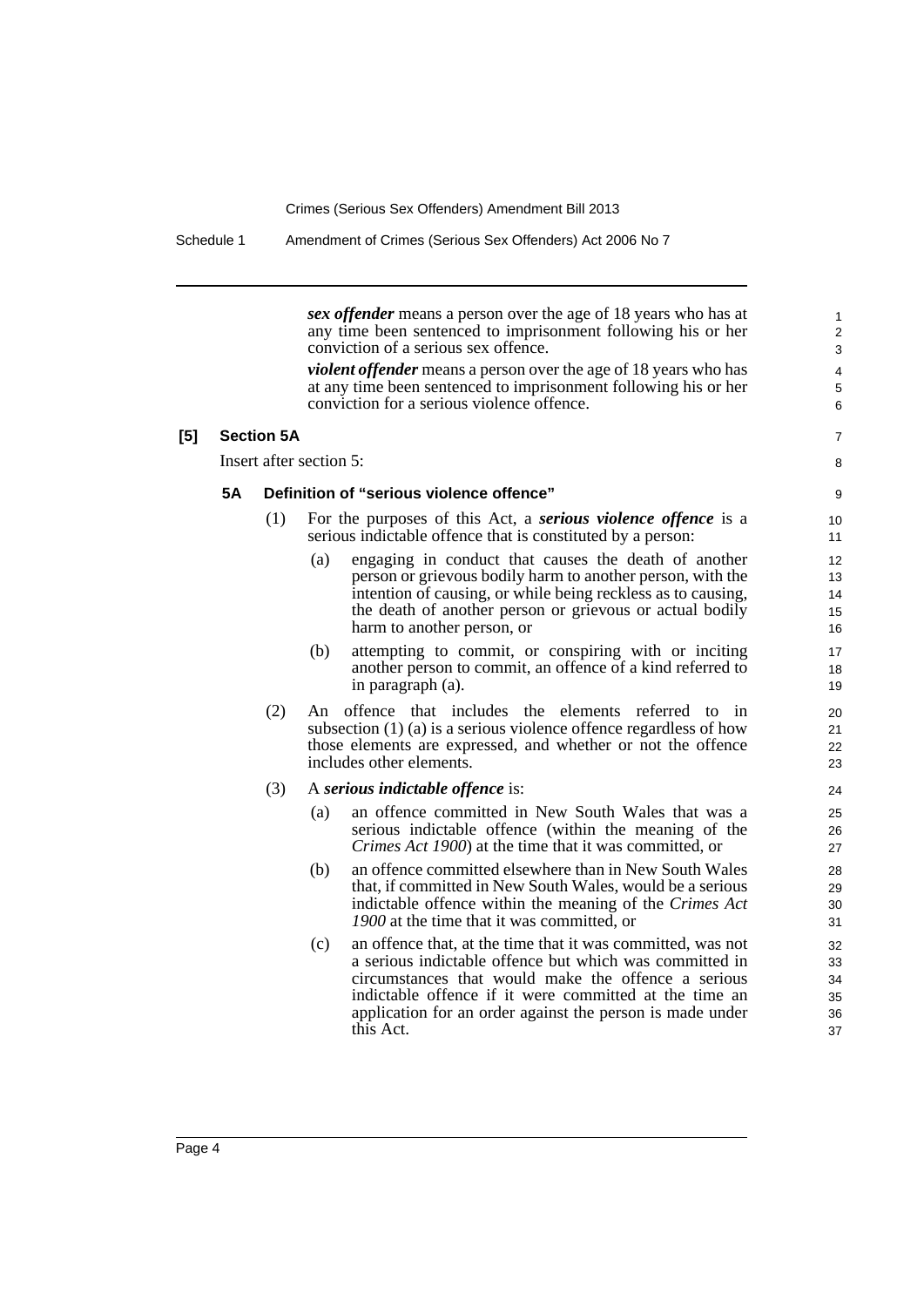Amendment of Crimes (Serious Sex Offenders) Act 2006 No 7 Schedule 1

| [6] | Part 1A              |                   |                                                                                                                                                                                                                                                                                              | $\mathbf{1}$               |  |
|-----|----------------------|-------------------|----------------------------------------------------------------------------------------------------------------------------------------------------------------------------------------------------------------------------------------------------------------------------------------------|----------------------------|--|
|     | Insert after Part 1: |                   |                                                                                                                                                                                                                                                                                              |                            |  |
|     |                      |                   | Part 1A Supervision and detention of high risk<br><b>offenders</b>                                                                                                                                                                                                                           | 3<br>4                     |  |
|     |                      | <b>Division 1</b> | <b>High risk sex offenders</b>                                                                                                                                                                                                                                                               | 5                          |  |
|     | 5B                   |                   | High risk sex offender                                                                                                                                                                                                                                                                       | 6                          |  |
|     |                      | (1)               | An offender can be made the subject of a high risk sex offender<br>extended supervision order or a high risk sex offender continuing<br>detention order as provided for by this Act if and only if the<br>offender is a high risk sex offender.                                              | 7<br>8<br>9<br>10          |  |
|     |                      | (2)               | An offender is a <i>high risk sex offender</i> if the offender is a sex<br>offender and the Supreme Court is satisfied to a high degree of<br>probability that the offender poses an unacceptable risk of<br>committing a serious sex offence if he or she is not kept under<br>supervision. | 11<br>12<br>13<br>14<br>15 |  |
|     |                      | (3)               | The Supreme Court is not required to determine that the risk of a<br>person committing a serious sex offence is more likely than not<br>in order to determine that the person poses an unacceptable risk<br>of committing a serious sex offence.                                             | 16<br>17<br>18<br>19       |  |
|     | 5C                   |                   | Extended supervision orders for high risk sex offenders                                                                                                                                                                                                                                      | 20                         |  |
|     |                      | (1)               | The Supreme Court may, on application under this Act, make an<br>order for the supervision of an offender if the offender is a high<br>risk sex offender.                                                                                                                                    | 21<br>22<br>23             |  |
|     |                      | (2)               | An order made under this section is an <i>extended supervision</i><br>order.                                                                                                                                                                                                                 | 24<br>25                   |  |
|     |                      | (3)               | An extended supervision order made under this section may also<br>be referred to as a <i>high risk sex offender extended supervision</i><br><i>order.</i>                                                                                                                                    | 26<br>27<br>28             |  |
|     | 5D                   |                   | Continuing detention orders for high risk sex offenders                                                                                                                                                                                                                                      | 29                         |  |
|     |                      | (1)               | The Supreme Court may, on application under this Act, make an<br>order for the detention of an offender if the offender is a high risk<br>sex offender and the Supreme Court is satisfied that adequate<br>supervision will not be provided by an extended supervision<br>order.             | 30<br>31<br>32<br>33<br>34 |  |
|     |                      | (2)               | An order made under this section is a <i>continuing detention</i><br>order.                                                                                                                                                                                                                  | 35<br>36                   |  |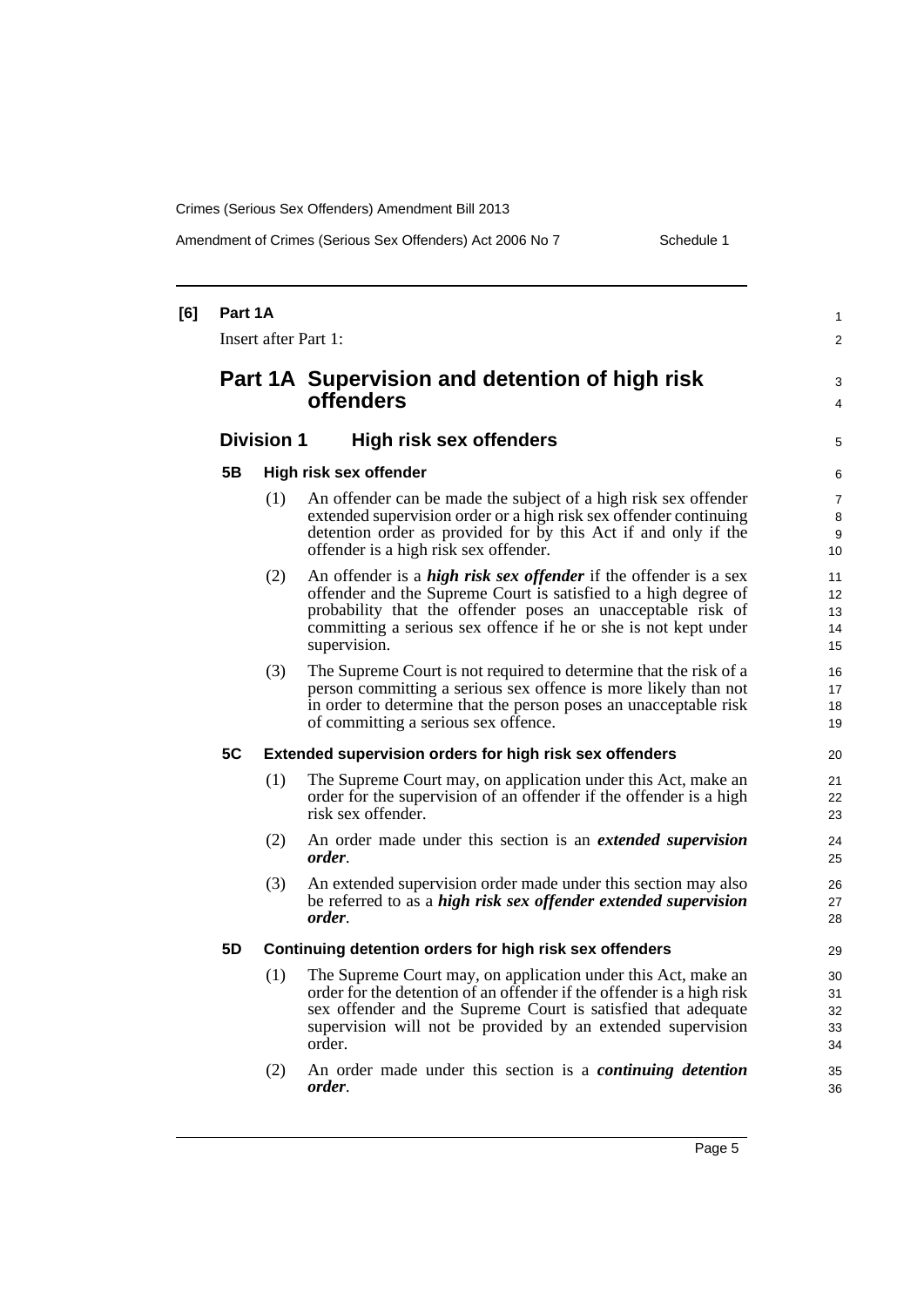Schedule 1 Amendment of Crimes (Serious Sex Offenders) Act 2006 No 7

|    | (3)               | A continuing detention order made under this section may also be<br>referred to as a high risk sex offender continuing detention<br>order.                                                                                                                                                                | $\mathbf{1}$<br>2<br>3             |
|----|-------------------|-----------------------------------------------------------------------------------------------------------------------------------------------------------------------------------------------------------------------------------------------------------------------------------------------------------|------------------------------------|
|    | <b>Division 2</b> | <b>High risk violent offenders</b>                                                                                                                                                                                                                                                                        | 4                                  |
| 5E |                   | High risk violent offender                                                                                                                                                                                                                                                                                | 5                                  |
|    | (1)               | An offender can be made the subject of a high risk violent<br>offender extended supervision order or a high risk violent<br>offender continuing detention order as provided for by this Act if<br>and only if the offender is a high risk violent offender.                                               | 6<br>$\overline{7}$<br>$\, 8$<br>9 |
|    | (2)               | An offender is a <i>high risk violent offender</i> if the offender is a<br>violent offender and the Supreme Court is satisfied to a high<br>degree of probability that the offender poses an unacceptable risk<br>of committing a serious violence offence if he or she is not kept<br>under supervision. | 10<br>11<br>12<br>13<br>14         |
|    | (3)               | The Supreme Court is not required to determine that the risk of a<br>person committing a serious violence offence is more likely than<br>not in order to determine that the person poses an unacceptable<br>risk of committing a serious violence offence.                                                | 15<br>16<br>17<br>18               |
| 5F |                   | Extended supervision orders for high risk violent offenders                                                                                                                                                                                                                                               | 19                                 |
|    | (1)               | The Supreme Court may, on application under this Act, make an<br>order for the supervision of an offender if the offender is a high<br>risk violent offender.                                                                                                                                             | 20<br>21<br>22                     |
|    | (2)               | An order made under this section is an <i>extended supervision</i><br>order.                                                                                                                                                                                                                              | 23<br>24                           |
|    | (3)               | An extended supervision order made under this section may also<br>be referred to as a high risk violent offender extended<br>supervision order.                                                                                                                                                           | 25<br>26<br>27                     |
| 5G |                   | Continuing detention orders for high risk violent offenders                                                                                                                                                                                                                                               | 28                                 |
|    | (1)               | The Supreme Court may, on application under this Act, make an<br>order for the detention of an offender if the offender is a high risk<br>violent offender and the Supreme Court is satisfied that adequate<br>supervision will not be provided by an extended supervision<br>order.                      | 29<br>30<br>31<br>32<br>33         |
|    | (2)               | An order made under this section is a <i>continuing detention</i><br>order.                                                                                                                                                                                                                               | 34<br>35                           |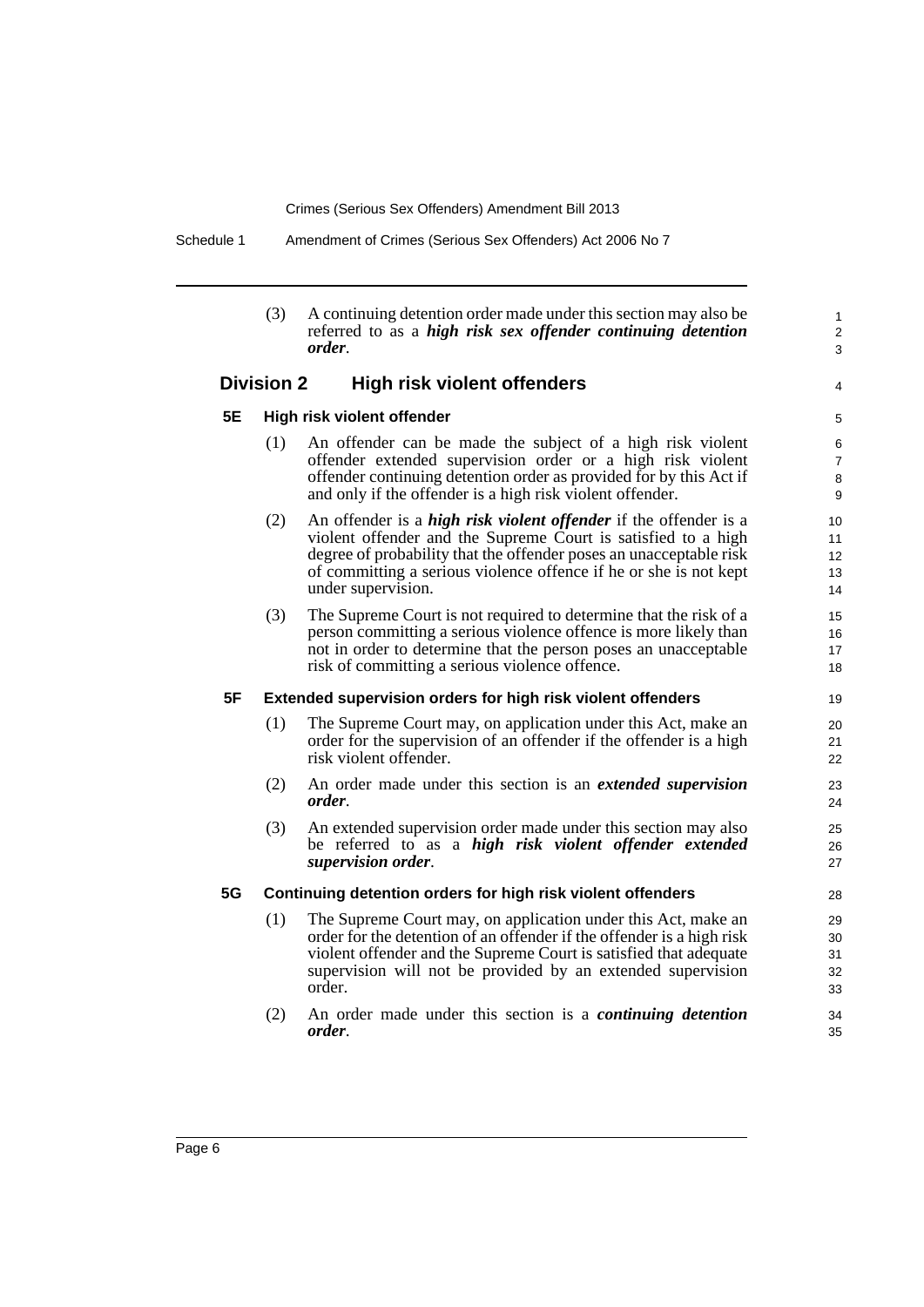### Amendment of Crimes (Serious Sex Offenders) Act 2006 No 7 Schedule 1

|       |                | (3)               | A continuing detention order made under this section may also be<br>referred to as a high risk violent offender continuing detention<br>order.                                                                                                                                   | $\mathbf{1}$<br>$\overline{c}$<br>3 |
|-------|----------------|-------------------|----------------------------------------------------------------------------------------------------------------------------------------------------------------------------------------------------------------------------------------------------------------------------------|-------------------------------------|
| $[7]$ |                |                   | Part 2, Division 1                                                                                                                                                                                                                                                               | 4                                   |
|       |                |                   | Insert before section 6:                                                                                                                                                                                                                                                         | 5                                   |
|       |                | <b>Division 1</b> | Application for extended supervision order                                                                                                                                                                                                                                       | 6                                   |
|       | 5H             |                   | State may apply for order                                                                                                                                                                                                                                                        | $\overline{7}$                      |
|       |                |                   | The State of New South Wales may apply to the Supreme Court<br>for an extended supervision order against an offender.                                                                                                                                                            | 8<br>9                              |
|       | 5 <sub>1</sub> |                   | Application for high risk sex offender extended supervision order                                                                                                                                                                                                                | 10                                  |
|       |                | (1)               | An application for a high risk sex offender extended supervision<br>order may be made only in respect of a supervised sex offender.                                                                                                                                              | 11<br>12                            |
|       |                | (2)               | A supervised sex offender is a sex offender who, when the<br>application for the order is made, is in custody or under<br>supervision (referred to in this Part as the offender's <i>current</i><br>custody or supervision):                                                     | 13<br>14<br>15<br>16                |
|       |                |                   | while serving a sentence of imprisonment:<br>(a)                                                                                                                                                                                                                                 | 17                                  |
|       |                |                   | for a serious sex offence, or<br>(i)                                                                                                                                                                                                                                             | 18                                  |
|       |                |                   | for an offence of a sexual nature, or<br>(ii)                                                                                                                                                                                                                                    | 19                                  |
|       |                |                   | offence which is being<br>(iii)<br>another<br>for<br>served<br>concurrently<br>consecutively,<br>partly<br><sub>or</sub><br><sub>or</sub><br>concurrently and partly consecutively, with one or<br>more sentences of imprisonment referred to in<br>subparagraph (i) or (ii), or | 20<br>21<br>22<br>23<br>24          |
|       |                |                   | pursuant to an existing extended supervision order or<br>(b)<br>continuing detention order.                                                                                                                                                                                      | 25<br>26                            |
|       |                | (3)               | A person is taken to be serving a sentence of imprisonment<br>whether the sentence is being served by way of full-time<br>detention, intensive correction in the community or home<br>detention and whether the offender is in custody or on release on<br>parole.               | 27<br>28<br>29<br>30<br>31          |
|       | 5J             | order             | Application for high risk violent offender extended supervision                                                                                                                                                                                                                  | 32<br>33                            |
|       |                | (1)               | An application for a high risk violent offender extended<br>supervision order may be made only in respect of a supervised<br>violent offender.                                                                                                                                   | 34<br>35<br>36                      |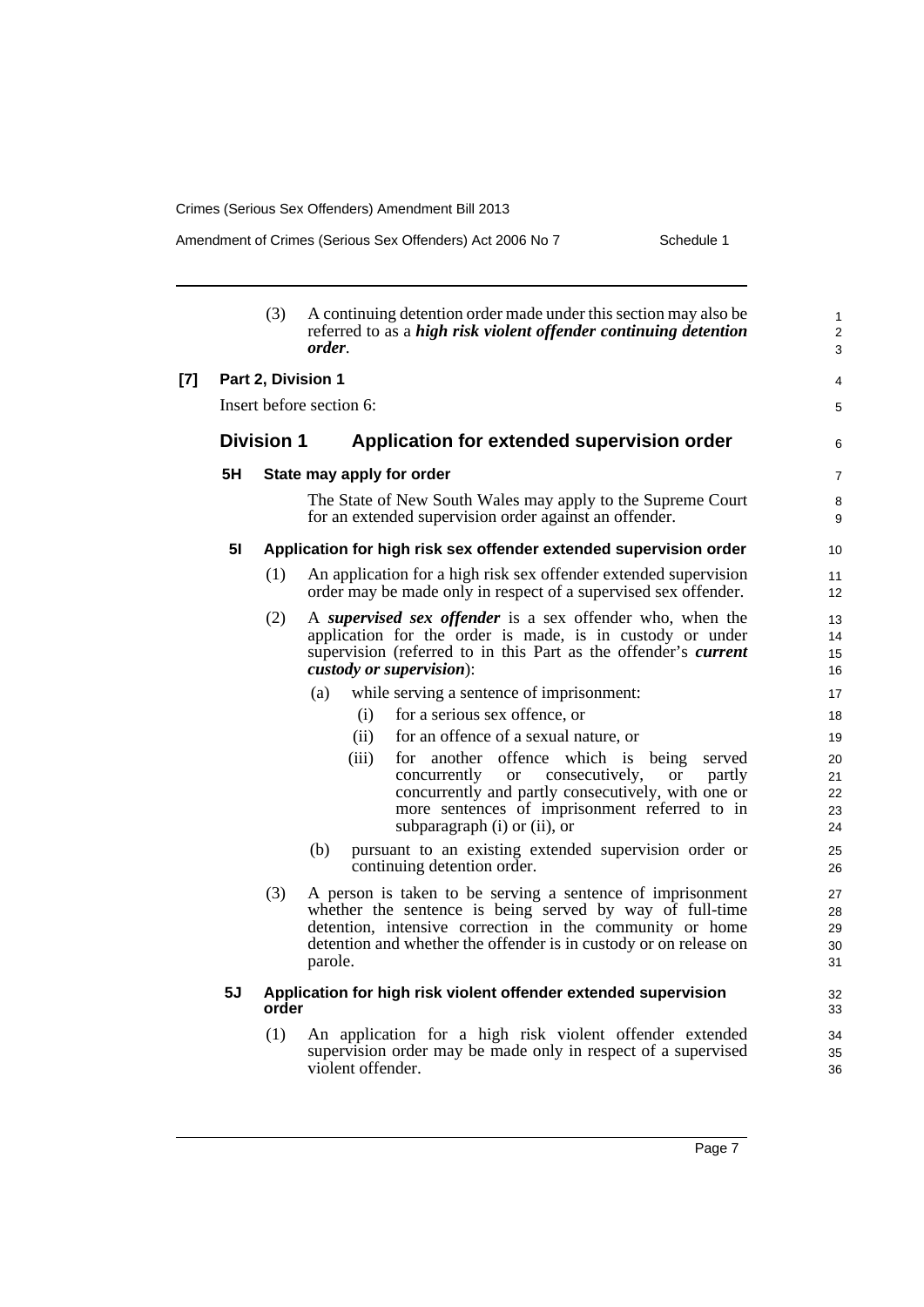Schedule 1 Amendment of Crimes (Serious Sex Offenders) Act 2006 No 7

|        | (2)               |         | A supervised violent offender is a violent offender who, when<br>the application for the order is made, is in custody or under<br>supervision (referred to in this Part as the offender's current<br>custody or supervision):                               | $\mathbf{1}$<br>$\overline{2}$<br>3<br>4 |
|--------|-------------------|---------|-------------------------------------------------------------------------------------------------------------------------------------------------------------------------------------------------------------------------------------------------------------|------------------------------------------|
|        |                   | (a)     | while serving a sentence of imprisonment:                                                                                                                                                                                                                   | 5                                        |
|        |                   |         | for a serious violence offence, or<br>(i)                                                                                                                                                                                                                   | 6                                        |
|        |                   |         | (ii)<br>for an offence under section 12, or                                                                                                                                                                                                                 | $\overline{7}$                           |
|        |                   |         | for another offence which is being<br>(iii)<br>served<br>concurrently<br>consecutively,<br><b>or</b><br>partly<br>or<br>concurrently and partly consecutively, with one or<br>more sentences of imprisonment referred to in<br>subparagraph (i) or (ii), or | 8<br>9<br>10<br>11<br>12 <sup>2</sup>    |
|        |                   | (b)     | pursuant to an existing extended supervision order or<br>continuing detention order.                                                                                                                                                                        | 13<br>14                                 |
|        | (3)               | parole. | A person is taken to be serving a sentence of imprisonment<br>whether the sentence is being served by way of full-time<br>detention, intensive correction in the community or home<br>detention and whether the offender is in custody or on release on     | 15<br>16<br>17<br>18<br>19               |
| [8]    |                   |         | Section 6 Requirements with respect to application                                                                                                                                                                                                          | 20                                       |
|        |                   |         | Omit section 6 (1). Insert instead:                                                                                                                                                                                                                         | 21                                       |
|        | (1)               |         | An application for an extended supervision order must indicate<br>whether the extended supervision order sought is a high risk sex<br>offender extended supervision order or a high risk violent<br>offender extended supervision order.                    | 22<br>23<br>24<br>25                     |
| [9]    | Section 6 (3) (b) |         |                                                                                                                                                                                                                                                             | 26                                       |
|        |                   |         | Omit "committing a further serious sex offence". Insert instead:                                                                                                                                                                                            | 27                                       |
|        |                   |         | committing:                                                                                                                                                                                                                                                 | 28                                       |
|        |                   | (i)     | a further serious sex offence (in the case of an application<br>for a high risk sex offender extended supervision order), or                                                                                                                                | 29<br>30                                 |
|        |                   | (ii)    | a further serious violence offence (in the case of an<br>application for a high risk violent offender extended<br>supervision order).                                                                                                                       | 31<br>32<br>33                           |
| $[10]$ |                   |         | <b>Section 7 Pre-trial procedures</b>                                                                                                                                                                                                                       | 34                                       |
|        |                   |         | Omit "sex" from section 7 (1).                                                                                                                                                                                                                              | 35                                       |
| $[11]$ |                   |         | Section 8 Interim supervision orders                                                                                                                                                                                                                        | 36                                       |
|        | Omit the section. |         |                                                                                                                                                                                                                                                             |                                          |
|        |                   |         |                                                                                                                                                                                                                                                             | 37                                       |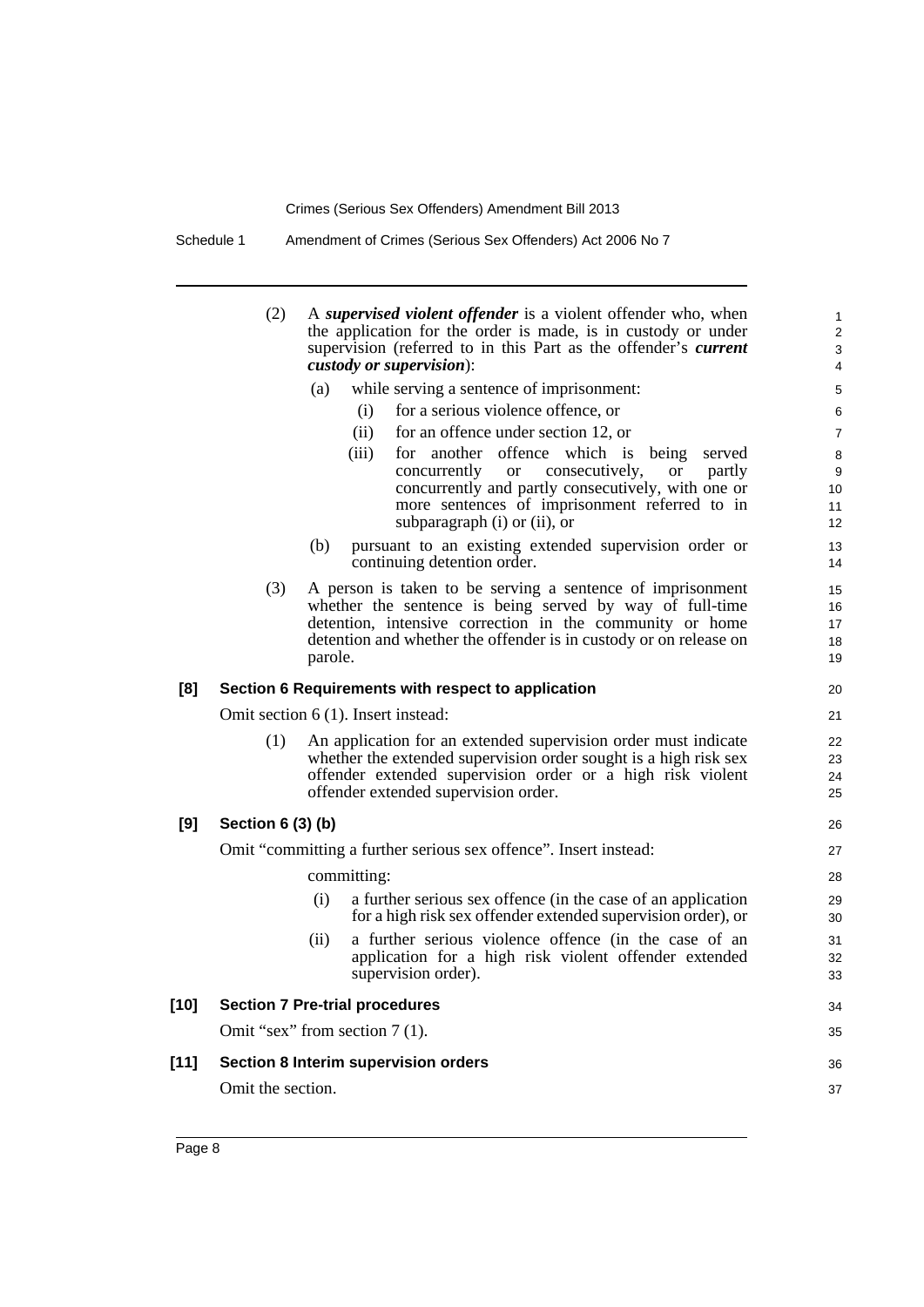| Amendment of Crimes (Serious Sex Offenders) Act 2006 No 7 |  |  |
|-----------------------------------------------------------|--|--|
|-----------------------------------------------------------|--|--|

Schedule 1

| $[12]$ | Part 2, Division 2, heading<br>Insert before section 9: |     |                                                                                                                                                                                                                                                    |                      |  |
|--------|---------------------------------------------------------|-----|----------------------------------------------------------------------------------------------------------------------------------------------------------------------------------------------------------------------------------------------------|----------------------|--|
|        | <b>Division 2</b>                                       |     | Determination of application                                                                                                                                                                                                                       | 3                    |  |
| $[13]$ | Omit section $9(2)$ and $(2A)$ .                        |     | Section 9 Determination of application for extended supervision order                                                                                                                                                                              | 4<br>5               |  |
| $[14]$ | Section $9(3)(c)$ and $(d)$                             |     | Omit "a further serious sex offence" wherever occurring.                                                                                                                                                                                           | 6<br>$\overline{7}$  |  |
| $[15]$ | Section 9 (3) (i)                                       |     | Insert instead "a further relevant offence".                                                                                                                                                                                                       | 8<br>9               |  |
|        | a sexual nature".                                       |     | Insert "(in the case of an application for a high risk sex offender extended<br>supervision order) or serious violence offences (in the case of an application<br>for a high risk violent offender extended supervision order)" after "offences of | 10<br>11<br>12<br>13 |  |
| $[16]$ | Section 9 (4)                                           |     |                                                                                                                                                                                                                                                    | 14                   |  |
|        | Insert after section $9(3)$ :                           |     |                                                                                                                                                                                                                                                    | 15                   |  |
|        | (4)                                                     |     | In this section, a <i>relevant offence</i> means:                                                                                                                                                                                                  | 16                   |  |
|        |                                                         | (a) | in the case of an application for a high risk sex offender<br>extended supervision order—a serious sex offence, or                                                                                                                                 | 17<br>18             |  |
|        |                                                         | (b) | in the case of an application for a high risk violent offender<br>extended supervision order—a serious violence offence.                                                                                                                           | 19<br>20             |  |
| $[17]$ | Part 2, Division 3                                      |     |                                                                                                                                                                                                                                                    | 21                   |  |
|        | Insert after section 10:                                |     |                                                                                                                                                                                                                                                    | 22                   |  |
|        | <b>Division 3</b>                                       |     | Interim supervision orders                                                                                                                                                                                                                         | 23                   |  |
|        | 10A                                                     |     | Interim supervision order-high risk sex offender                                                                                                                                                                                                   | 24                   |  |
|        |                                                         |     | The Supreme Court may make an order for the interim<br>supervision of an offender if, in proceedings for an extended<br>supervision order, it appears to the Court:                                                                                | 25<br>26<br>27       |  |
|        |                                                         | (a) | that the offender's current custody or supervision will<br>expire before the proceedings are determined, and                                                                                                                                       | 28<br>29             |  |
|        |                                                         | (b) | that the matters alleged in the supporting documentation<br>would, if proved, justify the making of a high risk sex<br>offender extended supervision order.                                                                                        | 30<br>31<br>32       |  |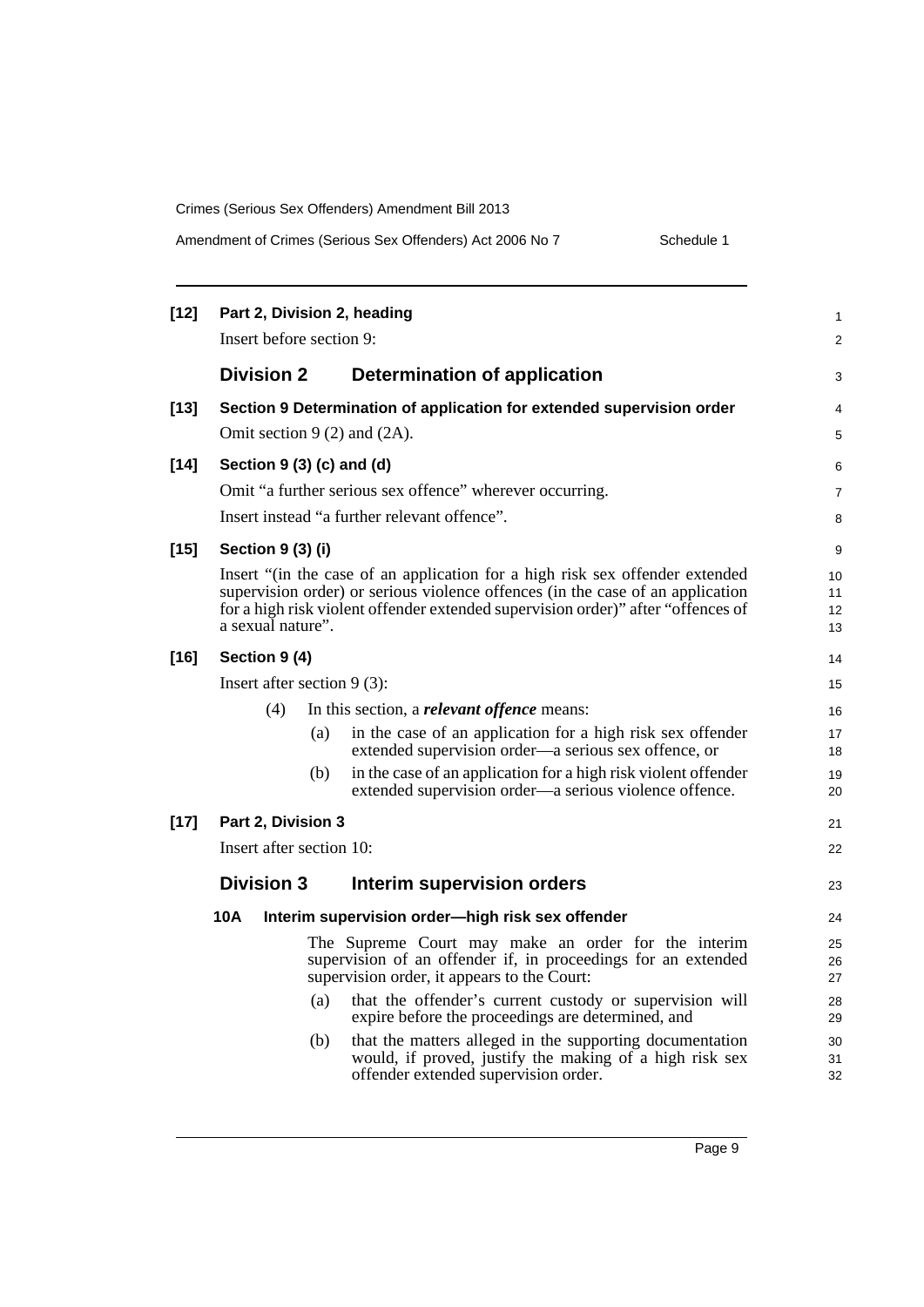Schedule 1 Amendment of Crimes (Serious Sex Offenders) Act 2006 No 7

|        | 10B        |                       | Interim supervision order-high risk violent offender                                                                                                                                                                                                                                                 | $\mathbf{1}$               |
|--------|------------|-----------------------|------------------------------------------------------------------------------------------------------------------------------------------------------------------------------------------------------------------------------------------------------------------------------------------------------|----------------------------|
|        |            |                       | The Supreme Court may make an order for the interim<br>supervision of an offender if, in proceedings for an extended<br>supervision order, it appears to the Court:                                                                                                                                  | $\boldsymbol{2}$<br>3<br>4 |
|        |            |                       | (a)<br>that the offender's current custody or supervision will<br>expire before the proceedings are determined, and                                                                                                                                                                                  | $\,$ 5 $\,$<br>6           |
|        |            |                       | that the matters alleged in the supporting documentation<br>(b)<br>would, if proved, justify the making of a high risk violent<br>offender extended supervision order.                                                                                                                               | $\overline{7}$<br>8<br>9   |
|        | <b>10C</b> |                       | Term of interim supervision order                                                                                                                                                                                                                                                                    | 10                         |
|        |            | (1)                   | An interim supervision order commences on the day fixed in the<br>order for its commencement (or, if no such day is fixed, as soon<br>as it is made) and expires at the end of such period (not exceeding<br>28 days from the day on which it commences) as is specified in<br>the order.            | 11<br>12<br>13<br>14<br>15 |
|        |            | (2)                   | An interim supervision order may be renewed from time to time,<br>but not so as to provide for the supervision of the offender under<br>such an order for periods totalling more than 3 months.                                                                                                      | 16<br>17<br>18             |
| $[18]$ |            |                       | Part 2, Division 4, heading                                                                                                                                                                                                                                                                          | 19                         |
|        |            |                       | Insert before section 11:                                                                                                                                                                                                                                                                            | 20                         |
|        |            | <b>Division 4</b>     | <b>General</b>                                                                                                                                                                                                                                                                                       | 21                         |
| $[19]$ |            |                       | Section 13 Supervision order may be varied or revoked                                                                                                                                                                                                                                                | 22                         |
|        |            |                       | Insert after section $13 (1A)$ :                                                                                                                                                                                                                                                                     | 23                         |
|        |            | (1B)                  | Without limiting the grounds for revoking an extended<br>supervision order or interim supervision order, the Supreme<br>Court may revoke an extended supervision order or interim<br>supervision order if satisfied that circumstances have changed<br>sufficiently to render the order unnecessary. | 24<br>25<br>26<br>27<br>28 |
| $[20]$ |            | <b>Section 13 (3)</b> |                                                                                                                                                                                                                                                                                                      | 29                         |
|        |            |                       | Insert after section $13(2)$ :                                                                                                                                                                                                                                                                       | 30                         |
|        |            | (3)                   | The report must indicate whether the Commissioner considers<br>the continuation of the extended supervision order to be<br>necessary and appropriate.                                                                                                                                                | 31<br>32<br>33             |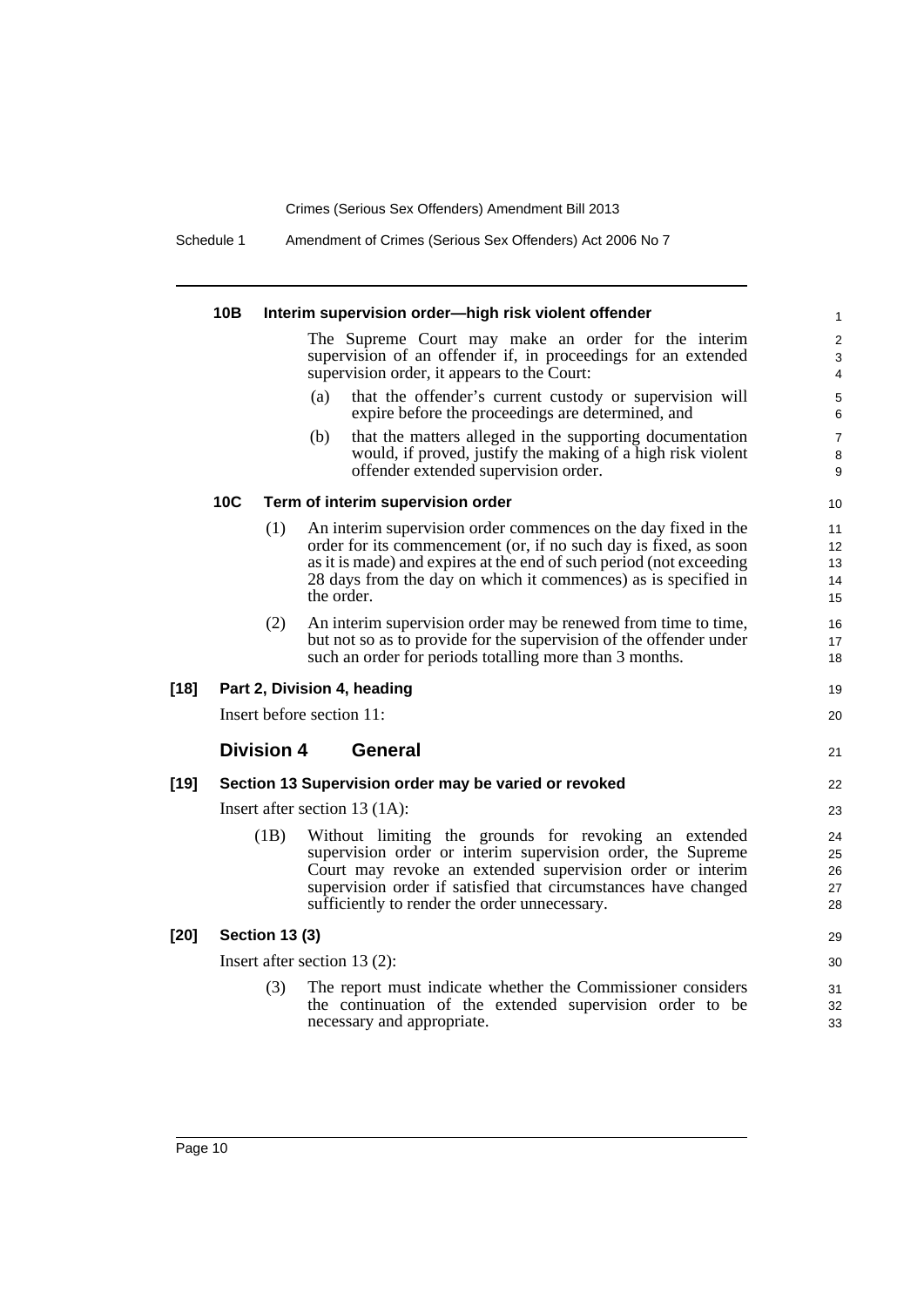| $[21]$ |     | Part 3, Division 1 | Insert before section 14:                                                                                                                                                                                                                                             | 1<br>$\boldsymbol{2}$      |
|--------|-----|--------------------|-----------------------------------------------------------------------------------------------------------------------------------------------------------------------------------------------------------------------------------------------------------------------|----------------------------|
|        |     | <b>Division 1</b>  | Application for continuing detention order                                                                                                                                                                                                                            | 3                          |
|        | 13A |                    | State may apply for order                                                                                                                                                                                                                                             | 4                          |
|        |     |                    | The State of New South Wales may apply to the Supreme Court<br>for a continuing detention order against an offender.                                                                                                                                                  | 5<br>6                     |
|        | 13B |                    | Application for high risk sex offender continuing detention order                                                                                                                                                                                                     | $\overline{7}$             |
|        |     | (1)                | An application for a high risk sex offender continuing detention<br>order may be made only in respect of:                                                                                                                                                             | 8<br>9                     |
|        |     |                    | a detained sex offender, or<br>(a)                                                                                                                                                                                                                                    | 10                         |
|        |     |                    | (b)<br>a supervised sex offender.                                                                                                                                                                                                                                     | 11                         |
|        |     | (2)                | A <i>detained sex offender</i> is a sex offender who, when the<br>application for a continuing detention order is made, is in custody<br>in a correctional centre (referred to in this Part as the offender's<br>current custody):                                    | 12<br>13<br>14<br>15       |
|        |     |                    | while serving a sentence of imprisonment by way of<br>(a)<br>full-time detention:                                                                                                                                                                                     | 16<br>17                   |
|        |     |                    | (i)<br>for a serious sex offence, or                                                                                                                                                                                                                                  | 18                         |
|        |     |                    | for an offence of a sexual nature, or<br>(ii)                                                                                                                                                                                                                         | 19                         |
|        |     |                    | (iii)<br>offence which is being<br>for another<br>served<br>concurrently<br>consecutively,<br><b>or</b><br>partly<br><b>or</b><br>concurrently and partly consecutively, with one or<br>more sentences of imprisonment referred to in<br>subparagraph (i) or (ii), or | 20<br>21<br>22<br>23<br>24 |
|        |     |                    | pursuant to an existing continuing detention order.<br>(b)                                                                                                                                                                                                            | 25                         |
|        |     | (3)                | An application in respect of a detained sex offender may not be<br>made more than 6 months before:                                                                                                                                                                    | 26<br>27                   |
|        |     |                    | the end of the offender's total sentence, or<br>(a)                                                                                                                                                                                                                   | 28                         |
|        |     |                    | the expiry of the existing continuing detention order,<br>(b)                                                                                                                                                                                                         | 29                         |
|        |     |                    | as appropriate.                                                                                                                                                                                                                                                       | 30                         |
|        |     | (4)                | A supervised sex offender is a sex offender the subject of an<br>extended supervision order or an interim supervision order who:                                                                                                                                      | 31<br>32                   |
|        |     |                    | has been found guilty of an offence under section 12 in<br>(a)<br>respect of that order, or                                                                                                                                                                           | 33<br>34                   |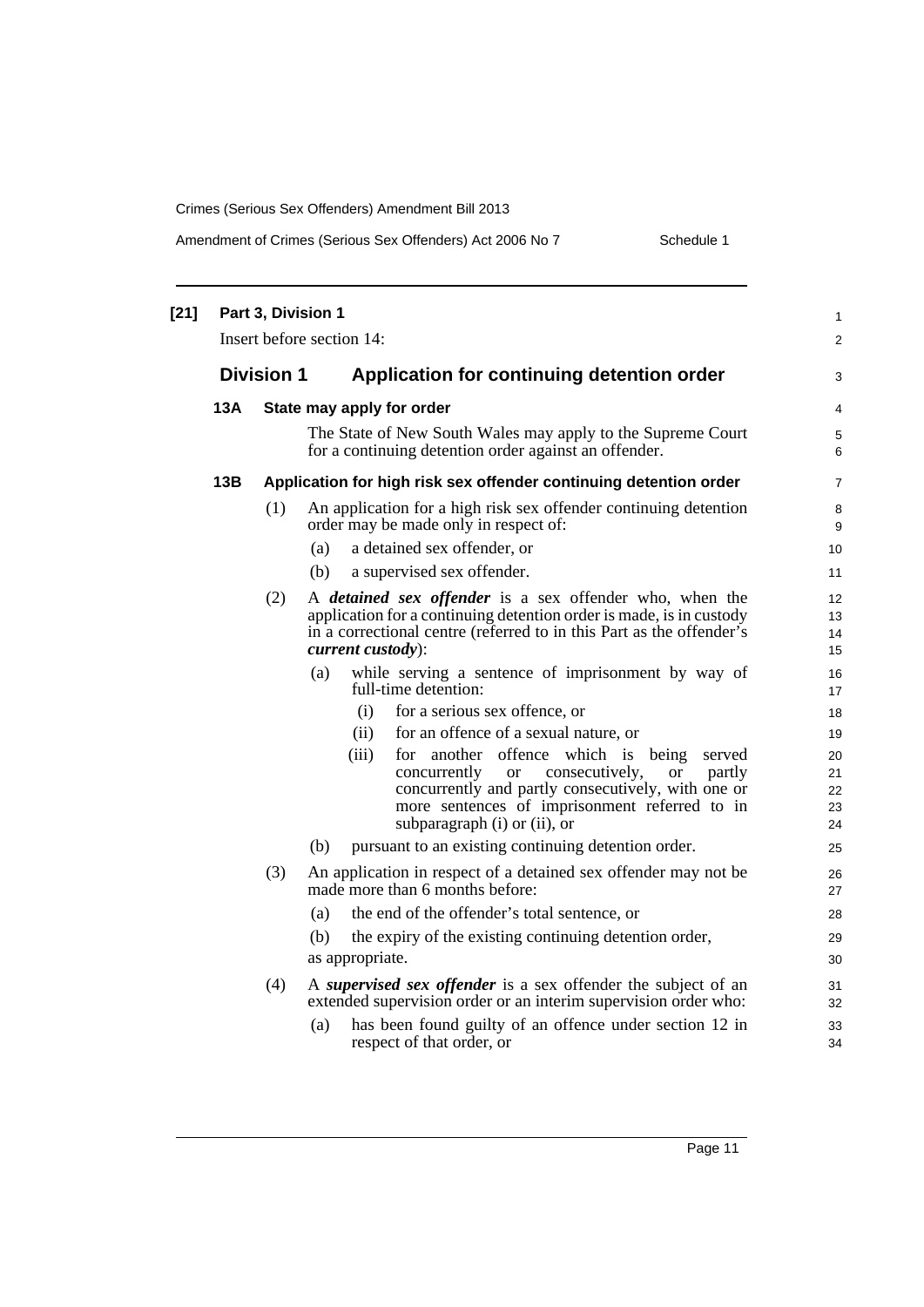|     | (b)                                                           | because of altered circumstances, cannot be provided with<br>adequate supervision under an extended supervision order<br>or interim supervision order.                                                                                    | 1<br>$\mathfrak{p}$<br>3 |  |
|-----|---------------------------------------------------------------|-------------------------------------------------------------------------------------------------------------------------------------------------------------------------------------------------------------------------------------------|--------------------------|--|
| (5) | An application in respect of a supervised sex offender who is |                                                                                                                                                                                                                                           |                          |  |
|     |                                                               | serving a sentence of imprisonment by way of full-time detention                                                                                                                                                                          | 5                        |  |
|     |                                                               | may not be made more than 6 months before the end of the                                                                                                                                                                                  | 6                        |  |
|     |                                                               | person's total sentence.                                                                                                                                                                                                                  | 7                        |  |
|     |                                                               | $\mathcal{L}(\mathcal{L})$ is the set of the set of the set of the set of the set of the set of the set of the set of the set of the set of the set of the set of the set of the set of the set of the set of the set of the set of the s |                          |  |

2

 $24$ 23

33 32 31

(6) In determining an application in respect of a person referred to in 8 subsection  $(\overline{4})$  (b), the Supreme Court must not make a continuing detention order unless it is satisfied that circumstances have altered since the making of the extended supervision order or interim supervision order and those altered circumstances mean that adequate supervision of the offender cannot be provided under an extended supervision order or an interim supervision order.

### **13C Application for high risk violent offender continuing detention** 16 **order** 17

- (1) An application for a high risk violent offender continuing 18 detention order may be made only in respect of: 19
	- (a) a detained violent offender, or 20
	- (b) a supervised violent offender. 21
- (2) A *detained violent offender* is a violent offender who, when the 22 application for a continuing detention order is made, is in custody in a correctional centre (referred to in this Part as the offender's *current custody*): 25
	- (a) while serving a sentence of imprisonment by way of 26 full-time detention: 27
		- (i) for a serious violence offence, or 28
		- (ii) for an offence under section 12, or 29
		- (iii) for another offence which is being served 30<br>concurrently or consecutively, or partly 31 or consecutively, or partly concurrently and partly consecutively, with one or more sentences of imprisonment referred to in subparagraph (i) or (ii), or  $34$
	- (b) pursuant to an existing continuing detention order. 35
- (3) An application in respect of a detained violent offender may not 36 be made more than 6 months before: 37
	- (a) the end of the offender's total sentence, or 38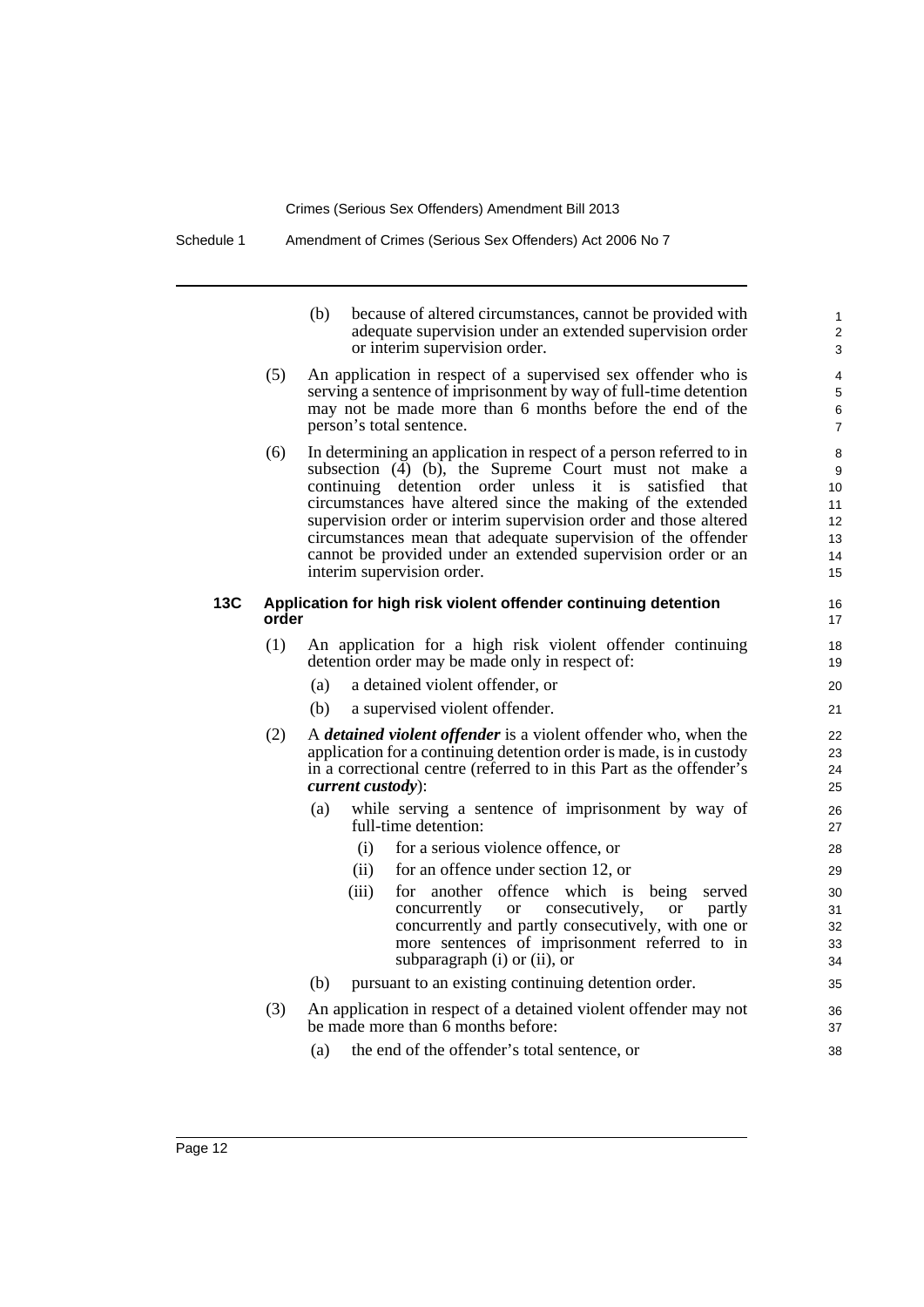(b) the expiry of the existing continuing detention order, as appropriate. 2 (4) 4 A *supervised violent offender* is a violent offender the subject of 3 an extended supervision order or an interim supervision order who:  $\frac{1}{5}$ (a) has been found guilty of an offence under section 12 in 6 respect of that order, or 7 (b) 9 because of altered circumstances, cannot be provided with 8 adequate supervision under an extended supervision order or interim supervision order. 10 (5) 13 12 An application in respect of a supervised violent offender who is 11 serving a sentence of imprisonment by way of full-time detention may not be made more than 6 months before the end of the person's total sentence. (6) 20 19 18 17 16 The Supreme Court must not make a continuing detention order 15 on an application referred to in subsection (4) (b) unless it is satisfied that circumstances have altered since the making of the extended supervision order or interim supervision order and those altered circumstances mean that adequate supervision of the offender cannot be provided under an extended supervision order or an interim supervision order. 21 **[22] Section 14 Requirements with respect to application** 22 Omit section 14 (1)–(2B). Insert instead: 23 (1) 26 25 An application for a continuing detention order must indicate 24 whether the continuing detention order sought is a high risk sex offender continuing detention order or a high risk violent offender continuing detention order. 27 **[23] Section 14 (3)** 28 Omit the subsection. Insert instead: 29 (3) An application must be supported by documentation: 30 (a) 32 that addresses each of the matters referred to in 31 section 17 (4) (to the extent relevant to the application), and

and  $\overline{33}$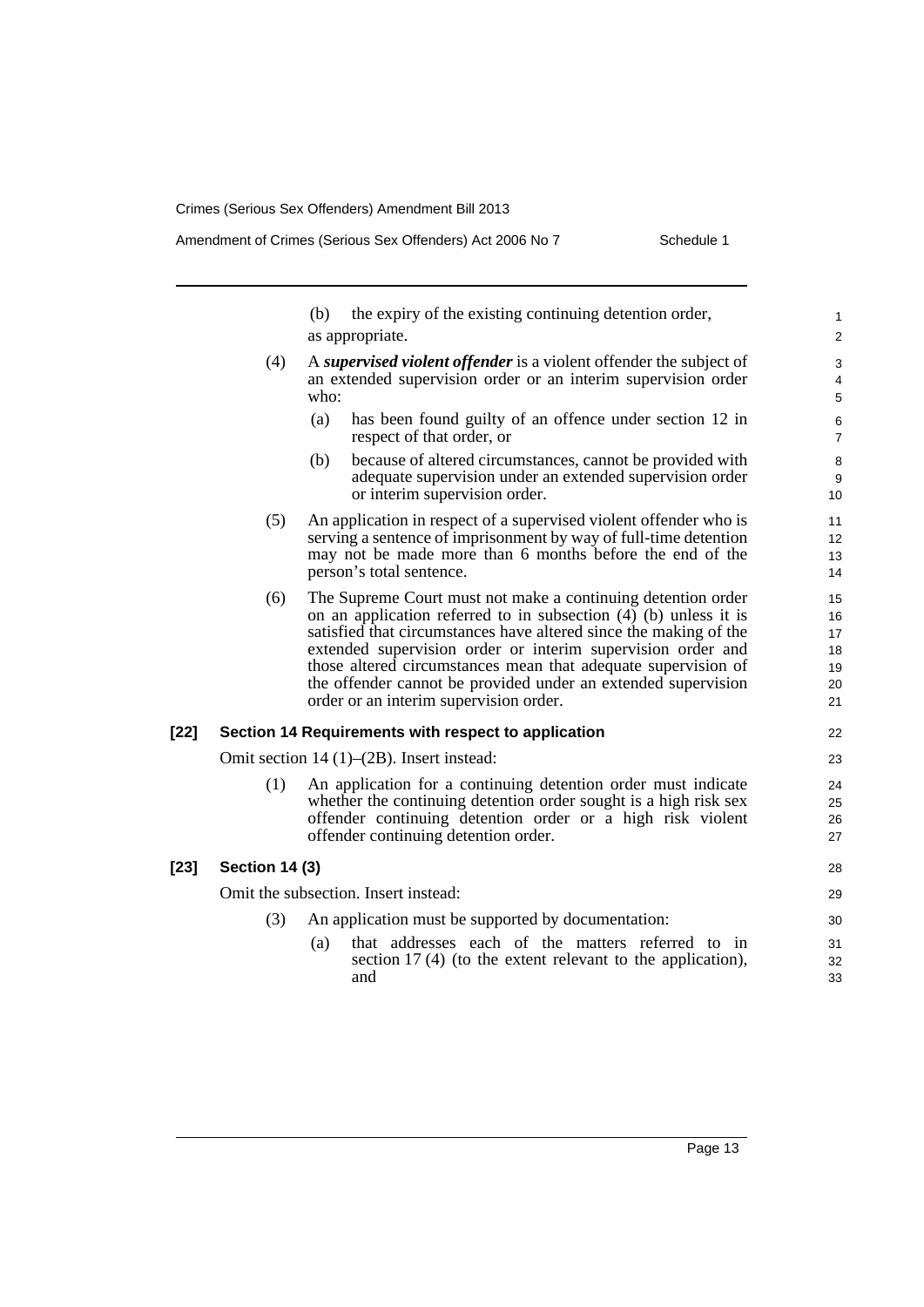Schedule 1 Amendment of Crimes (Serious Sex Offenders) Act 2006 No 7

|        | (b)                                    | that includes a report (prepared by a qualified psychiatrist,<br>registered psychologist or registered medical practitioner)<br>that assesses the likelihood of the offender committing:<br>a further serious sex offence (in the case of an<br>(i)<br>application for a high risk sex offender continuing<br>detention order), or<br>a further serious violence offence (in the case of an<br>(ii)<br>application for a high risk violent offender<br>continuing detention order). | $\mathbf{1}$<br>2<br>3<br>4<br>$\mathbf 5$<br>6<br>$\overline{7}$<br>8<br>9 |
|--------|----------------------------------------|-------------------------------------------------------------------------------------------------------------------------------------------------------------------------------------------------------------------------------------------------------------------------------------------------------------------------------------------------------------------------------------------------------------------------------------------------------------------------------------|-----------------------------------------------------------------------------|
| $[24]$ | <b>Section 15 Pre-trial procedures</b> |                                                                                                                                                                                                                                                                                                                                                                                                                                                                                     | 10                                                                          |
|        | Omit "sex" from section 15 (1).        |                                                                                                                                                                                                                                                                                                                                                                                                                                                                                     | 11                                                                          |
| $[25]$ |                                        | Section 16 Interim detention orders                                                                                                                                                                                                                                                                                                                                                                                                                                                 | 12                                                                          |
|        | Omit the section.                      |                                                                                                                                                                                                                                                                                                                                                                                                                                                                                     | 13                                                                          |
| $[26]$ | Part 3, Division 2, heading            |                                                                                                                                                                                                                                                                                                                                                                                                                                                                                     | 14                                                                          |
|        | Insert before section 17:              |                                                                                                                                                                                                                                                                                                                                                                                                                                                                                     | 15                                                                          |
|        | <b>Division 2</b>                      | <b>Determination of application</b>                                                                                                                                                                                                                                                                                                                                                                                                                                                 | 16                                                                          |
| $[27]$ |                                        | Section 17 Determination of application for continuing detention order                                                                                                                                                                                                                                                                                                                                                                                                              | 17                                                                          |
|        | Omit section $17(2)$ – $(3A)$ .        |                                                                                                                                                                                                                                                                                                                                                                                                                                                                                     | 18                                                                          |
| $[28]$ | Section 17 (4) (c) and (d)             |                                                                                                                                                                                                                                                                                                                                                                                                                                                                                     | 19                                                                          |
|        |                                        | Omit "a further serious sex offence" wherever occurring.                                                                                                                                                                                                                                                                                                                                                                                                                            | 20                                                                          |
|        |                                        | Insert instead "a further relevant offence".                                                                                                                                                                                                                                                                                                                                                                                                                                        | 21                                                                          |
| $[29]$ | Section 17 (4) (i)                     |                                                                                                                                                                                                                                                                                                                                                                                                                                                                                     | 22                                                                          |
|        | sexual nature".                        | Insert "(in the case of an application for a high risk sex offender continuing<br>detention order) or serious violence offences (in the case of an application for<br>a high risk violent offender continuing detention order)" after "offences of a                                                                                                                                                                                                                                | 23<br>24<br>25<br>26                                                        |
| [30]   | Section 17 (4) (j) and (k)             |                                                                                                                                                                                                                                                                                                                                                                                                                                                                                     | 27                                                                          |
|        | Insert after section $17(4)(i)$ :      |                                                                                                                                                                                                                                                                                                                                                                                                                                                                                     | 28                                                                          |
|        | (i)                                    | in the case of an application made on the basis that the<br>offender has been found guilty of an offence of failing to                                                                                                                                                                                                                                                                                                                                                              | 29<br>30                                                                    |
|        |                                        | comply with the requirements of an extended supervision                                                                                                                                                                                                                                                                                                                                                                                                                             | 31                                                                          |
|        |                                        | order or interim supervision order—the nature of the                                                                                                                                                                                                                                                                                                                                                                                                                                | 32                                                                          |
|        |                                        | failure to comply with those requirements and the                                                                                                                                                                                                                                                                                                                                                                                                                                   | 33                                                                          |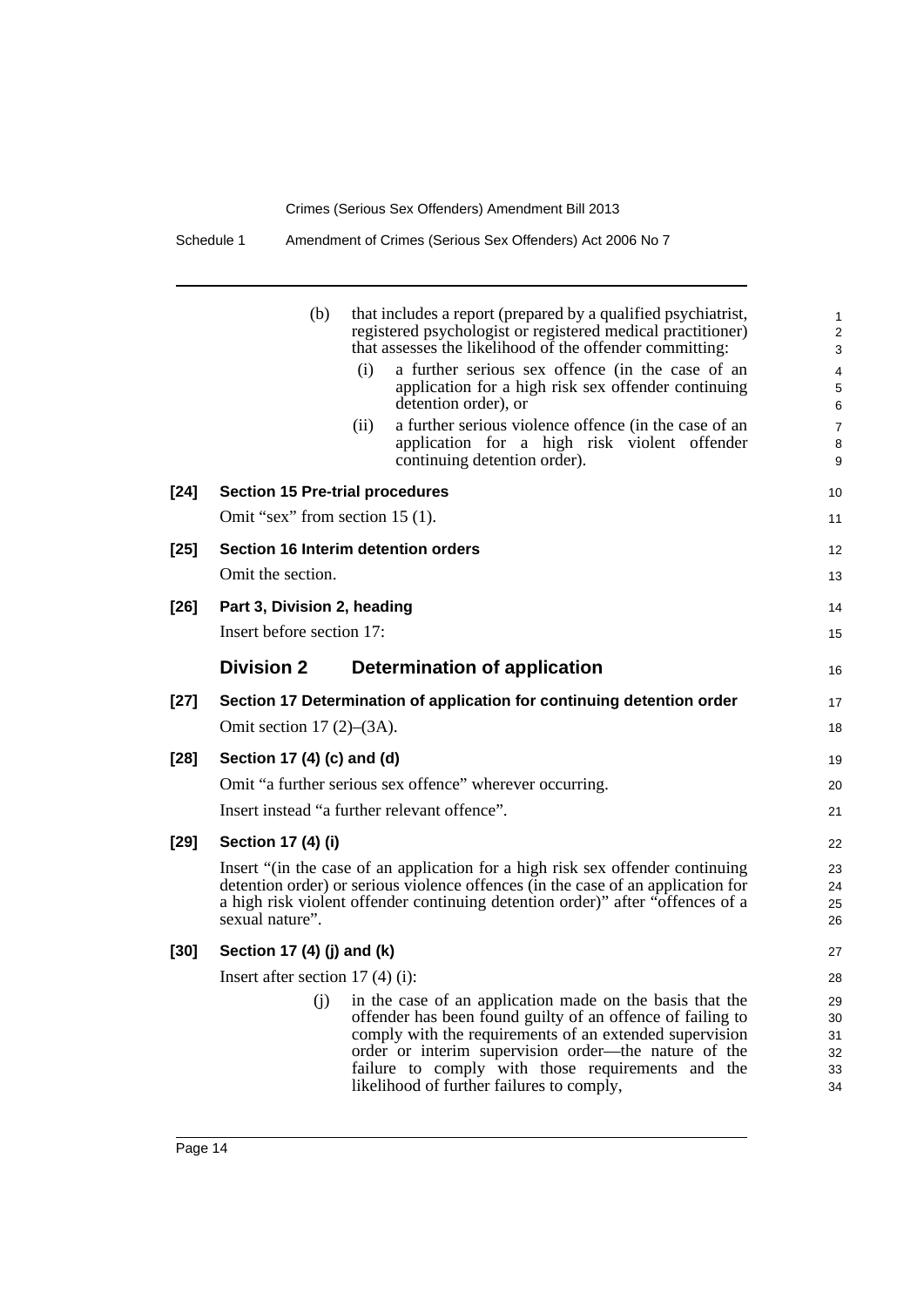### Amendment of Crimes (Serious Sex Offenders) Act 2006 No 7 Schedule 1

|      |                          | (k) | in the case of an application made on the basis that<br>circumstances have altered since the making of an<br>extended supervision order or interim supervision order<br>against the offender—whether circumstances have altered<br>since the making of the order and whether those altered<br>circumstances mean that adequate supervision cannot be<br>provided under an extended supervision order or an<br>interim supervision order. | 1<br>$\overline{2}$<br>3<br>4<br>$\mathbf 5$<br>$\,6$<br>$\overline{7}$<br>8 |
|------|--------------------------|-----|------------------------------------------------------------------------------------------------------------------------------------------------------------------------------------------------------------------------------------------------------------------------------------------------------------------------------------------------------------------------------------------------------------------------------------------|------------------------------------------------------------------------------|
| [31] | <b>Section 17 (5)</b>    |     |                                                                                                                                                                                                                                                                                                                                                                                                                                          | 9                                                                            |
|      |                          |     | Omit section 17 (4A)–(5). Insert instead:                                                                                                                                                                                                                                                                                                                                                                                                | 10                                                                           |
|      | (5)                      |     | In this section, a <i>relevant offence</i> means:                                                                                                                                                                                                                                                                                                                                                                                        | 11                                                                           |
|      |                          | (a) | in the case of an application for a high risk sex offender<br>continuing detention order—a serious sex offence, or                                                                                                                                                                                                                                                                                                                       | 12<br>13                                                                     |
|      |                          | (b) | in the case of an application for a high risk violent offender<br>continuing detention order—a serious violence offence.                                                                                                                                                                                                                                                                                                                 | 14<br>15                                                                     |
| [32] |                          |     | Section 18 Term of continuing detention order                                                                                                                                                                                                                                                                                                                                                                                            | 16                                                                           |
|      | section $18(1A)$ .       |     | Omit "made on application under section 14 (2) in respect of a person" from                                                                                                                                                                                                                                                                                                                                                              | 17<br>18                                                                     |
|      |                          |     | Insert instead "made on application under this Part in respect of a supervised<br>sex offender or supervised violent offender".                                                                                                                                                                                                                                                                                                          | 19<br>20                                                                     |
| [33] |                          |     | Part 3, Division 3, and Division 4, heading                                                                                                                                                                                                                                                                                                                                                                                              | 21                                                                           |
|      | Insert after section 18: |     |                                                                                                                                                                                                                                                                                                                                                                                                                                          | 22                                                                           |
|      | <b>Division 3</b>        |     | Interim detention orders                                                                                                                                                                                                                                                                                                                                                                                                                 | 23                                                                           |
|      | <b>18A</b>               |     | Interim detention order-high risk sex offender                                                                                                                                                                                                                                                                                                                                                                                           | 24                                                                           |
|      |                          |     | The Supreme Court may make an order for the interim detention<br>of an offender if, in proceedings on an application for a<br>continuing detention order, it appears to the Court:                                                                                                                                                                                                                                                       | 25<br>26<br>27                                                               |
|      |                          | (a) | that the offender's current custody (if any) will expire<br>before the proceedings are determined, and                                                                                                                                                                                                                                                                                                                                   | 28<br>29                                                                     |
|      |                          | (b) | that the matters alleged in the supporting documentation<br>would, if proved, justify the making of a high risk sex<br>offender extended supervision order or a high risk sex<br>offender continuing detention order.                                                                                                                                                                                                                    | 30<br>31<br>32<br>33                                                         |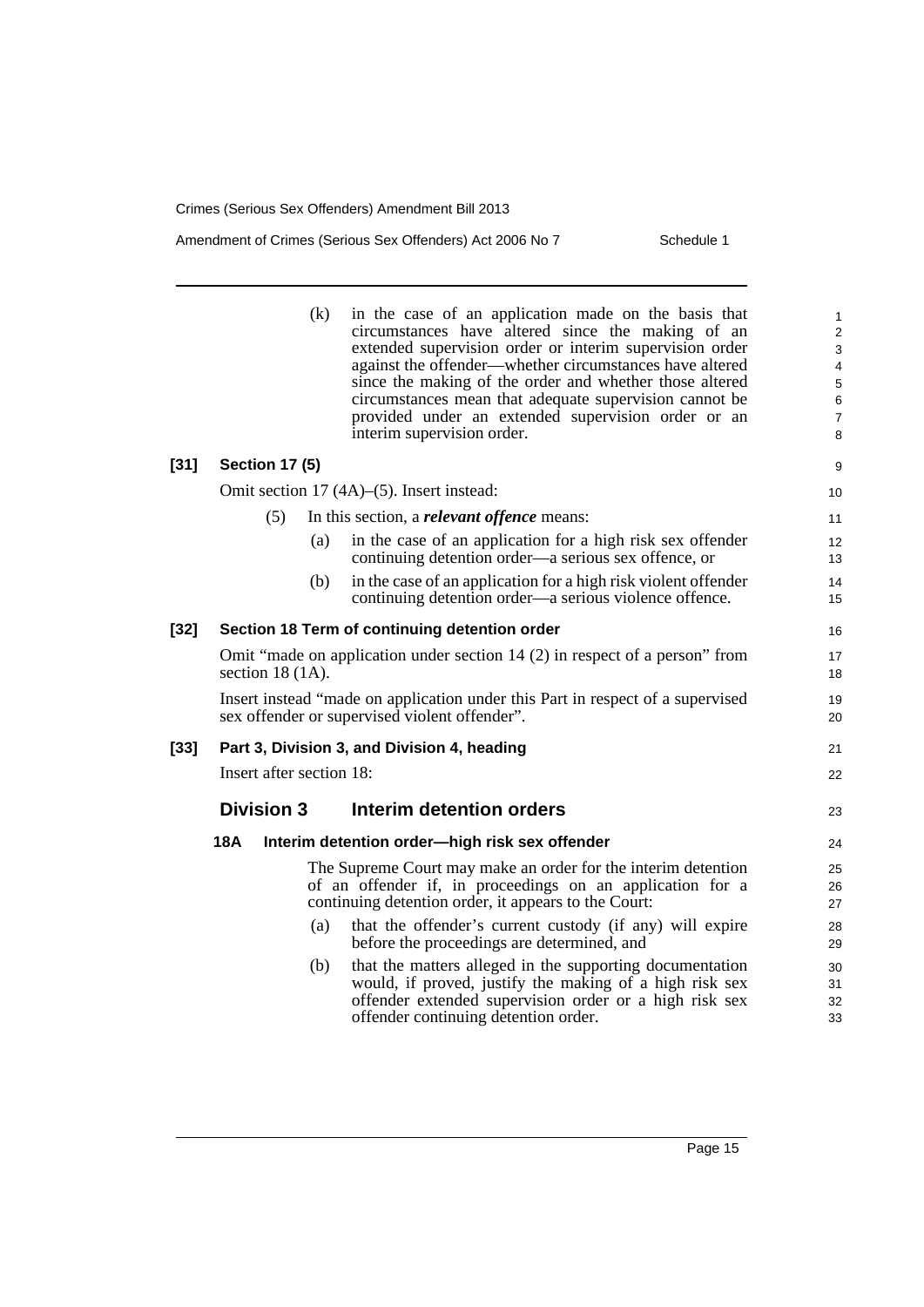Schedule 1 Amendment of Crimes (Serious Sex Offenders) Act 2006 No 7

|        | 18B |                       | Interim detention order-high risk violent offender                                                                                                                                                                                                                                             | $\mathbf{1}$                   |
|--------|-----|-----------------------|------------------------------------------------------------------------------------------------------------------------------------------------------------------------------------------------------------------------------------------------------------------------------------------------|--------------------------------|
|        |     |                       | The Supreme Court may make an order for the interim detention<br>of an offender if, in proceedings on an application for a<br>continuing detention order, it appears to the Court:                                                                                                             | $\overline{2}$<br>3<br>4       |
|        |     |                       | that the offender's current custody (if any) will expire<br>(a)<br>before the proceedings are determined, and                                                                                                                                                                                  | 5<br>6                         |
|        | 18C |                       | (b)<br>that the matters alleged in the supporting documentation<br>would, if proved, justify the making of a high risk violent<br>offender extended supervision order or a high risk violent<br>offender continuing detention order.                                                           | $\overline{7}$<br>8<br>9<br>10 |
|        |     |                       | Term of interim detention order                                                                                                                                                                                                                                                                | 11                             |
|        |     | (1)                   | An interim detention order commences on the day fixed in the<br>order for its commencement (or, if no such day is fixed, as soon<br>as it is made) and expires at the end of such period (not exceeding<br>28 days from the day on which it commences) as is specified in<br>the order.        | 12<br>13<br>14<br>15<br>16     |
|        |     | (2)                   | An interim detention order may be renewed from time to time,<br>but not so as to provide for the detention of the offender under<br>such an order for periods totalling more than 3 months.                                                                                                    | 17<br>18<br>19                 |
|        |     | <b>Division 4</b>     | <b>General</b>                                                                                                                                                                                                                                                                                 | 20                             |
| $[34]$ |     | have effect           | Section 18A Detention order causes any supervision order to cease to                                                                                                                                                                                                                           | 21<br>22                       |
|        |     |                       | Renumber the section as section 18D.                                                                                                                                                                                                                                                           | 23                             |
| $[35]$ |     |                       | Section 19 Detention order may be varied or revoked                                                                                                                                                                                                                                            | 24                             |
|        |     |                       | Insert after section $19(1A)$ :                                                                                                                                                                                                                                                                | 25                             |
|        |     | (1B)                  | Without limiting the grounds for revoking a continuing detention<br>order or interim detention order, the Supreme Court may revoke<br>a continuing detention order or interim detention order if satisfied<br>that circumstances have changed sufficiently to render the order<br>unnecessary. | 26<br>27<br>28<br>29<br>30     |
| $[36]$ |     | <b>Section 19 (3)</b> |                                                                                                                                                                                                                                                                                                | 31                             |
|        |     |                       | Insert after section $19(2)$ :                                                                                                                                                                                                                                                                 | 32                             |
|        |     | (3)                   | The report must indicate whether the Commissioner considers<br>the continuation of the continuing detention order to be necessary<br>and appropriate.                                                                                                                                          | 33<br>34<br>35                 |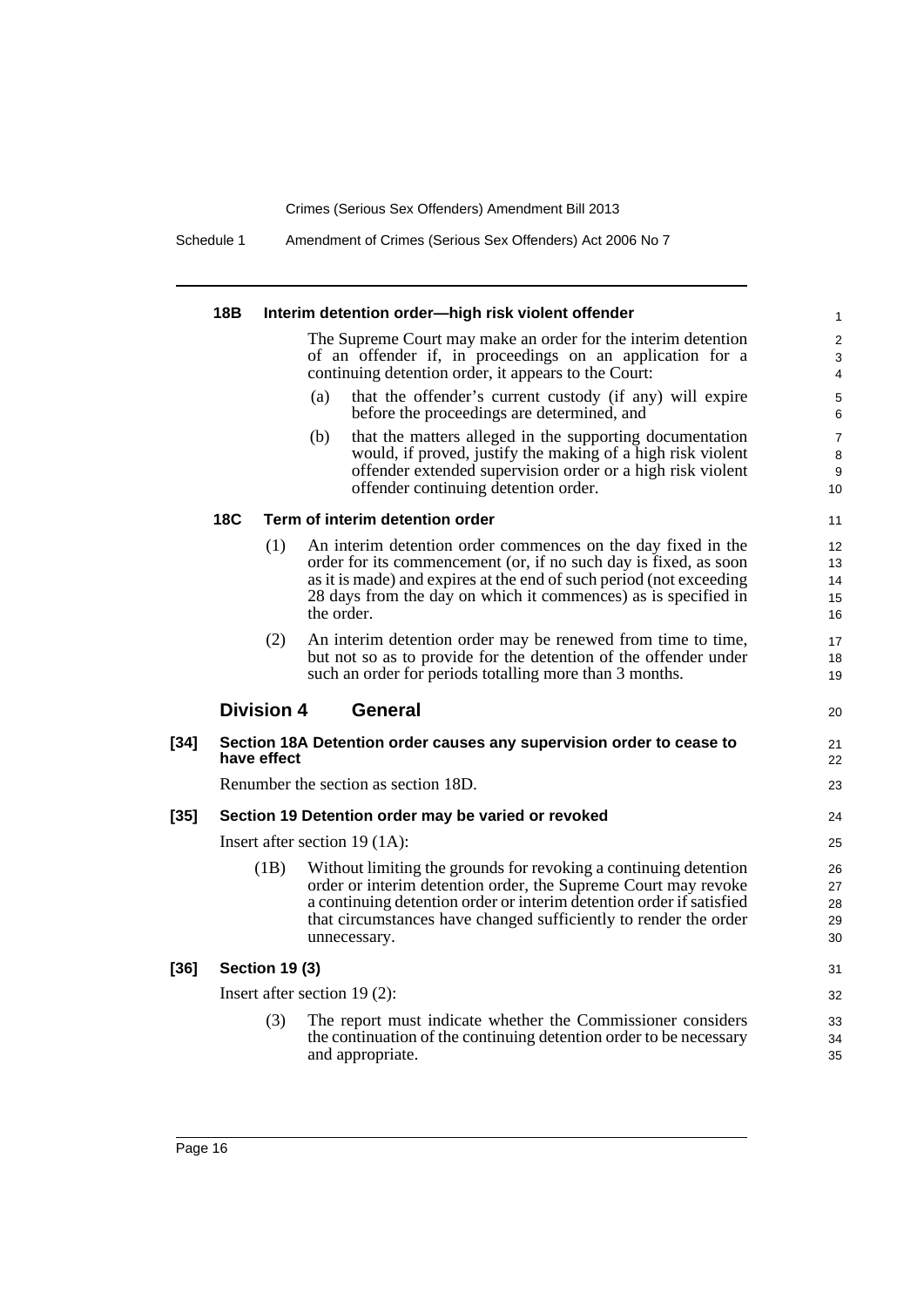Amendment of Crimes (Serious Sex Offenders) Act 2006 No 7 Schedule 1

| $[37]$ |                                 | information        | Section 25 Attorney General may require provision of certain                                                                                                                                                                                                                                                | 1<br>$\overline{c}$        |  |
|--------|---------------------------------|--------------------|-------------------------------------------------------------------------------------------------------------------------------------------------------------------------------------------------------------------------------------------------------------------------------------------------------------|----------------------------|--|
|        | Omit "sex" from section 25 (1). |                    |                                                                                                                                                                                                                                                                                                             |                            |  |
| [38]   |                                 | <b>Section 25C</b> |                                                                                                                                                                                                                                                                                                             | 4                          |  |
|        |                                 |                    | Insert after section 25B:                                                                                                                                                                                                                                                                                   | 5                          |  |
|        | <b>25C</b>                      |                    | Violent offenders to be warned about application of Act                                                                                                                                                                                                                                                     | 6                          |  |
|        |                                 | (1)                | A court that sentences a person for a serious violence offence is<br>to cause the person to be advised of the existence of this Act and<br>of its application to the offence.                                                                                                                               | 7<br>8<br>9                |  |
|        |                                 | (2)                | A failure by a court to comply with this section does not affect the<br>validity of a sentence or prevent the making of an order against a<br>person under this Act.                                                                                                                                        | 10<br>11<br>12             |  |
| [39]   |                                 | <b>Section 32</b>  |                                                                                                                                                                                                                                                                                                             | 13                         |  |
|        |                                 |                    | Omit the section. Insert instead:                                                                                                                                                                                                                                                                           | 14                         |  |
|        | 32                              |                    | <b>Review of extension of Act</b>                                                                                                                                                                                                                                                                           | 15                         |  |
|        |                                 | (1)                | The Minister is to review the amendments made to this Act by the<br>Crimes (Serious Sex Offenders) Amendment Act 2013 to<br>determine whether the policy objectives of those amendments<br>remain valid and whether the terms of this Act, as amended,<br>remain appropriate for securing those objectives. | 16<br>17<br>18<br>19<br>20 |  |
|        |                                 | (2)                | For the purposes of the review, the Minister may require the<br>Commissioner of Corrective Services to provide information as<br>to how the Commissioner's functions in relation to the<br>administration of this Act are being, and have been, exercised.                                                  | 21<br>22<br>23<br>24       |  |
|        |                                 | (3)                | The review is to be undertaken as soon as possible after the period<br>of 3 years from the date of assent to the Crimes (Serious Sex<br>Offenders) Amendment Act 2013.                                                                                                                                      | 25<br>26<br>27             |  |
|        |                                 | (4)                | A report on the outcome of the review is to be tabled in each<br>House of Parliament within 12 months after the end of the period<br>of 3 years.                                                                                                                                                            | 28<br>29<br>30             |  |
|        |                                 |                    |                                                                                                                                                                                                                                                                                                             |                            |  |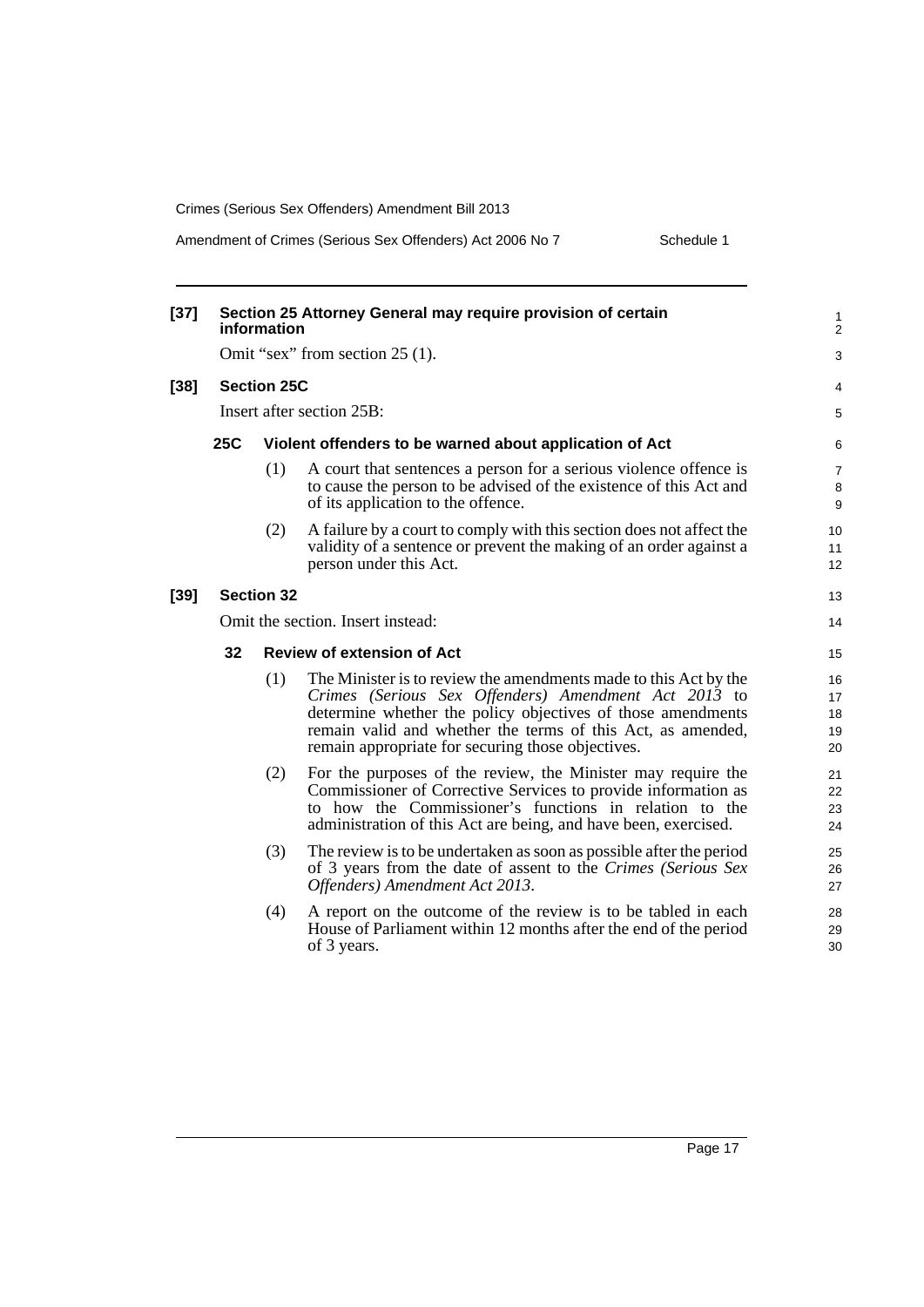| $[40]$ | Schedule 2 Savings, transitional and other provisions<br>Insert after Part 6:                                         |     |                                                                                                                                                                                                                                                            |                                |
|--------|-----------------------------------------------------------------------------------------------------------------------|-----|------------------------------------------------------------------------------------------------------------------------------------------------------------------------------------------------------------------------------------------------------------|--------------------------------|
|        | Part 7<br>Provisions consequent on enactment of<br><b>Crimes (Serious Sex Offenders)</b><br><b>Amendment Act 2013</b> |     |                                                                                                                                                                                                                                                            |                                |
|        | 10                                                                                                                    |     | <b>Definition</b>                                                                                                                                                                                                                                          | 6                              |
|        |                                                                                                                       |     | In this Part:<br><b>amending Act</b> means the Crimes (Serious Sex Offenders)<br>Amendment Act 2013.                                                                                                                                                       | $\overline{7}$<br>$\,8\,$<br>9 |
|        | 11                                                                                                                    |     | <b>Extension of scheme</b>                                                                                                                                                                                                                                 | 10                             |
|        |                                                                                                                       |     | The amendments made to this Act by the amending Act extend:<br>to offences committed before the date of assent to that Act,<br>(a)<br>and<br>(b)<br>to persons serving a sentence of imprisonment that<br>commenced before the date of assent to that Act. | 11<br>12<br>13<br>14<br>15     |
|        | 12 <sup>2</sup>                                                                                                       |     | Saving of existing orders                                                                                                                                                                                                                                  | 16                             |
|        |                                                                                                                       | (1) | An extended supervision order made under section 9 or 17 before<br>the amendments made by the amending Act, and in force<br>immediately before the commencement of those amendments, is<br>taken to be an extended supervision order under section 5C.     | 17<br>18<br>19<br>20           |
|        |                                                                                                                       | (2) | An interim supervision order made under section 8 before the<br>repeal of that section by the amending Act, and in force<br>immediately before that repeal, is taken to be an interim<br>supervision order under section 10A.                              | 21<br>22<br>23<br>24           |
|        |                                                                                                                       | (3) | A continuing detention order made under section 17 before the<br>amendments made by the amending Act, and in force<br>immediately before the commencement of those amendments, is<br>taken to be a continuing detention order under section 5D.            | 25<br>26<br>27<br>28           |
|        |                                                                                                                       | (4) | An interim detention order made under section 16 before the<br>repeal of that section by the amending Act, and in force<br>immediately before that repeal, is taken to be an interim detention<br>order under section 18A.                                 | 29<br>30<br>31<br>32           |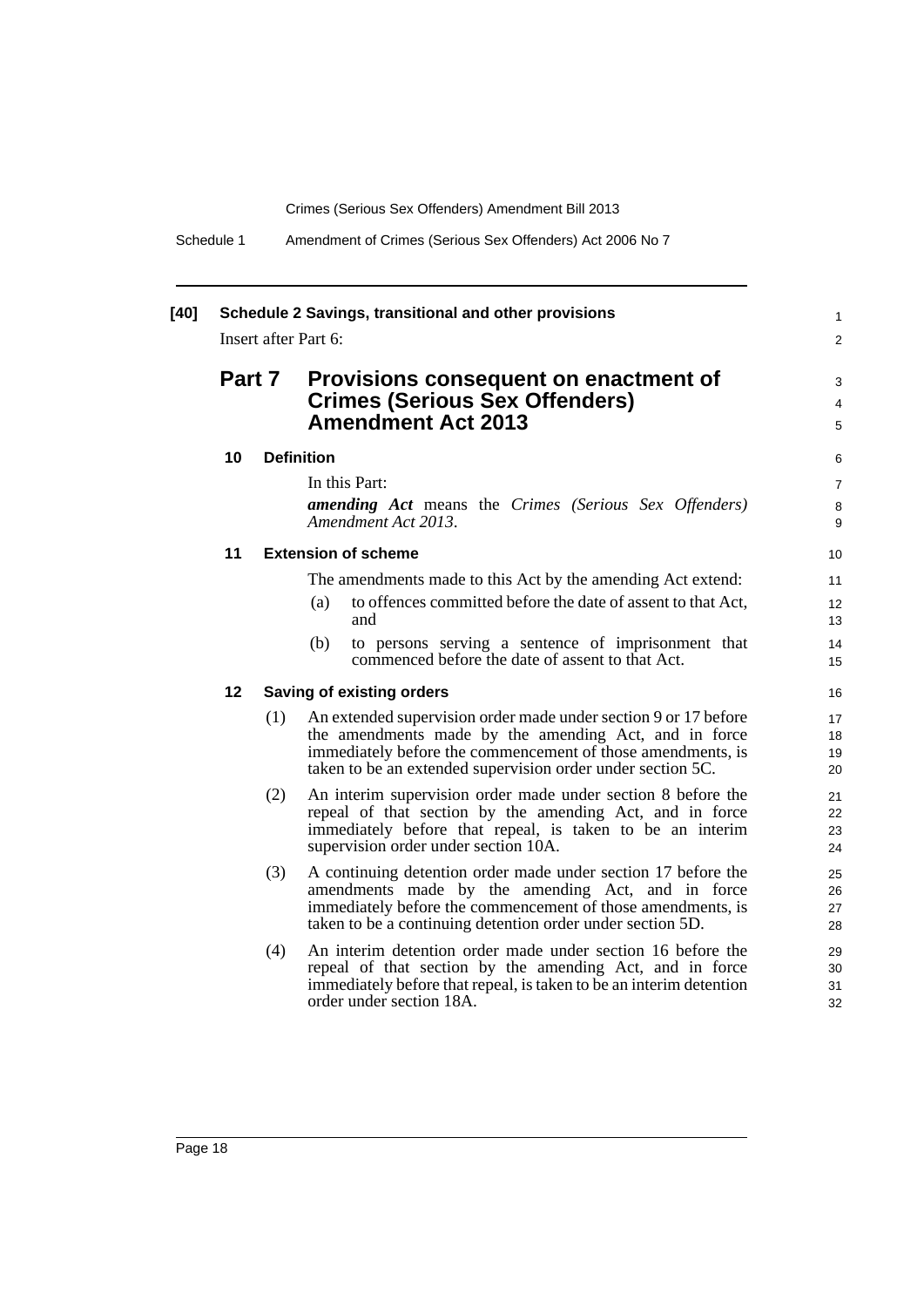Amendment of other legislation Schedule 2

<span id="page-24-0"></span>

|     | <b>Schedule 2</b><br>Amendment of other legislation                                                                 | $\mathbf{1}$                 |
|-----|---------------------------------------------------------------------------------------------------------------------|------------------------------|
| 2.1 | <b>Bail Act 1978 No 161</b>                                                                                         | $\overline{c}$               |
|     | Section 8F Presumption against bail for breach of extended supervision<br>orders or interim supervision orders      | 3<br>$\overline{\mathbf{4}}$ |
|     | Omit "Crimes (Serious Sex Offenders) Act 2006" from section 8F (1).                                                 | 5                            |
|     | Insert instead "Crimes (High Risk Offenders) Act 2006".                                                             | 6                            |
| 2.2 | Births, Deaths and Marriages Registration Act 1995 No 62                                                            | $\overline{7}$               |
|     | <b>Section 25F Definitions</b>                                                                                      | 8                            |
|     | Omit "Crimes (Serious Sex Offenders) Act 2006" from paragraph (a) of the<br>definition of <i>supervision</i> order. | 9<br>10                      |
|     | Insert instead "Crimes (High Risk Offenders) Act 2006".                                                             | 11                           |
| 2.3 | <b>Child Protection (Offenders Prohibition Orders) Act 2004</b><br><b>No 46</b>                                     | 12<br>13                     |
|     | Section 16B Commissioner of Police may apply for orders                                                             | 14                           |
|     | Omit "Crimes (Serious Sex Offenders) Act 2006" from section 16B (b) (i).                                            | 15                           |
|     | Insert instead "Crimes (High Risk Offenders) Act 2006".                                                             | 16                           |
| 2.4 | <b>Child Protection (Offenders Registration) Act 2000 No 42</b>                                                     | 17                           |
|     | Section 15 Suspension and extension of reporting obligations                                                        | 18                           |
|     | Omit "Crimes (Serious Sex Offenders) Act 2006" from section 15 (1) (d).                                             | 19                           |
|     | Insert instead "Crimes (High Risk Offenders) Act 2006".                                                             | 20                           |
| 2.5 | <b>Child Protection (Offenders Registration) Regulation 2009</b>                                                    | 21                           |
|     | <b>Clause 19 Supervising authorities</b>                                                                            | 22                           |
|     | Omit "Crimes (Serious Sex Offenders) Act 2006" from clause 19 (c) (v).                                              | 23                           |
|     | Insert instead "Crimes (High Risk Offenders) Act 2006".                                                             | 24                           |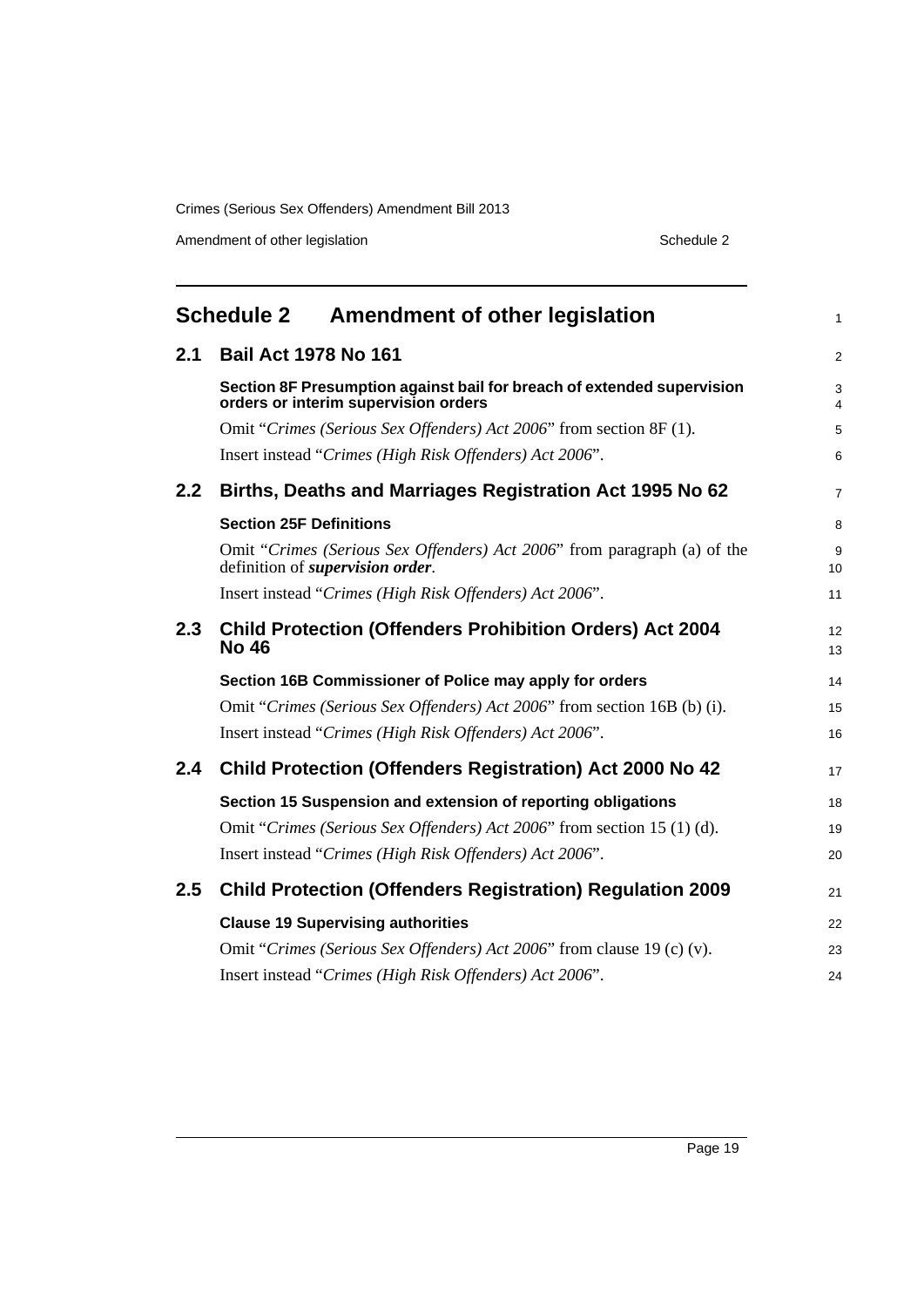| 2.6   |          | <b>Crimes (Administration of Sentences) Act 1999 No 93</b>                                                                                                                                         | $\mathbf{1}$             |
|-------|----------|----------------------------------------------------------------------------------------------------------------------------------------------------------------------------------------------------|--------------------------|
| $[1]$ |          | <b>Section 4 Application of Part</b>                                                                                                                                                               | $\overline{c}$           |
|       |          | Omit "Crimes (Serious Sex Offenders) Act 2006" from section 4 (1) (c1).                                                                                                                            | 3                        |
|       |          | Insert instead "Crimes (High Risk Offenders) Act 2006".                                                                                                                                            | 4                        |
| $[2]$ |          | <b>Section 79 Regulations</b>                                                                                                                                                                      | 5                        |
|       |          | Insert after section 79 (b):                                                                                                                                                                       | 6                        |
|       |          | (b1)<br>and<br>implementation of plans<br>the preparation<br>οf<br>management in respect of inmates, and the provision of<br>services and programs in respect of inmates,                          | $\overline{7}$<br>8<br>9 |
|       |          | Note. See also section 271A.                                                                                                                                                                       | 10                       |
| $[3]$ |          | Section 126 Eligibility for release on parole                                                                                                                                                      | 11                       |
|       |          | Omit "Crimes (Serious Sex Offenders) Act 2006" from section 126 (4).                                                                                                                               | 12                       |
|       |          | Insert instead "Crimes (High Risk Offenders) Act 2006".                                                                                                                                            | 13                       |
| [4]   |          | Section 160A Relationship of parole orders to high risk offender orders                                                                                                                            | 14                       |
|       |          | Omit "Crimes (Serious Sex Offenders) Act 2006" wherever occurring.                                                                                                                                 | 15                       |
|       |          | Insert instead "Crimes (High Risk Offenders) Act 2006".                                                                                                                                            | 16                       |
| [5]   | officers | Section 235G Functions of Departmental compliance and monitoring                                                                                                                                   | 17<br>18                 |
|       |          | Omit "Crimes (Serious Sex Offenders) Act 2006" from section 235G (2) (b).                                                                                                                          | 19                       |
|       |          | Insert instead "Crimes (High Risk Offenders) Act 2006".                                                                                                                                            | 20                       |
| [6]   |          | Section 235G (6) (e)                                                                                                                                                                               | 21                       |
|       |          | Omit the paragraph. Insert instead:                                                                                                                                                                | 22                       |
|       |          | a person who is the subject of an extended supervision<br>(e)<br>order or interim supervision order under the Crimes (High<br>Risk Offenders) Act 2006.                                            | 23<br>24<br>25           |
| $[7]$ |          | <b>Section 271A</b>                                                                                                                                                                                | 26                       |
|       |          | Insert after section 271:                                                                                                                                                                          | 27                       |
|       | 271A     | Regulations relating to high risk violent offenders under the<br><b>Crimes (High Risk Offenders) Act 2006</b>                                                                                      | 28<br>29                 |
|       |          | (1)<br>The regulations may provide for the preparation<br>and<br>implementation of plans of management in respect of persons<br>who are high risk violent offenders, and the provision of services | 30<br>31<br>32           |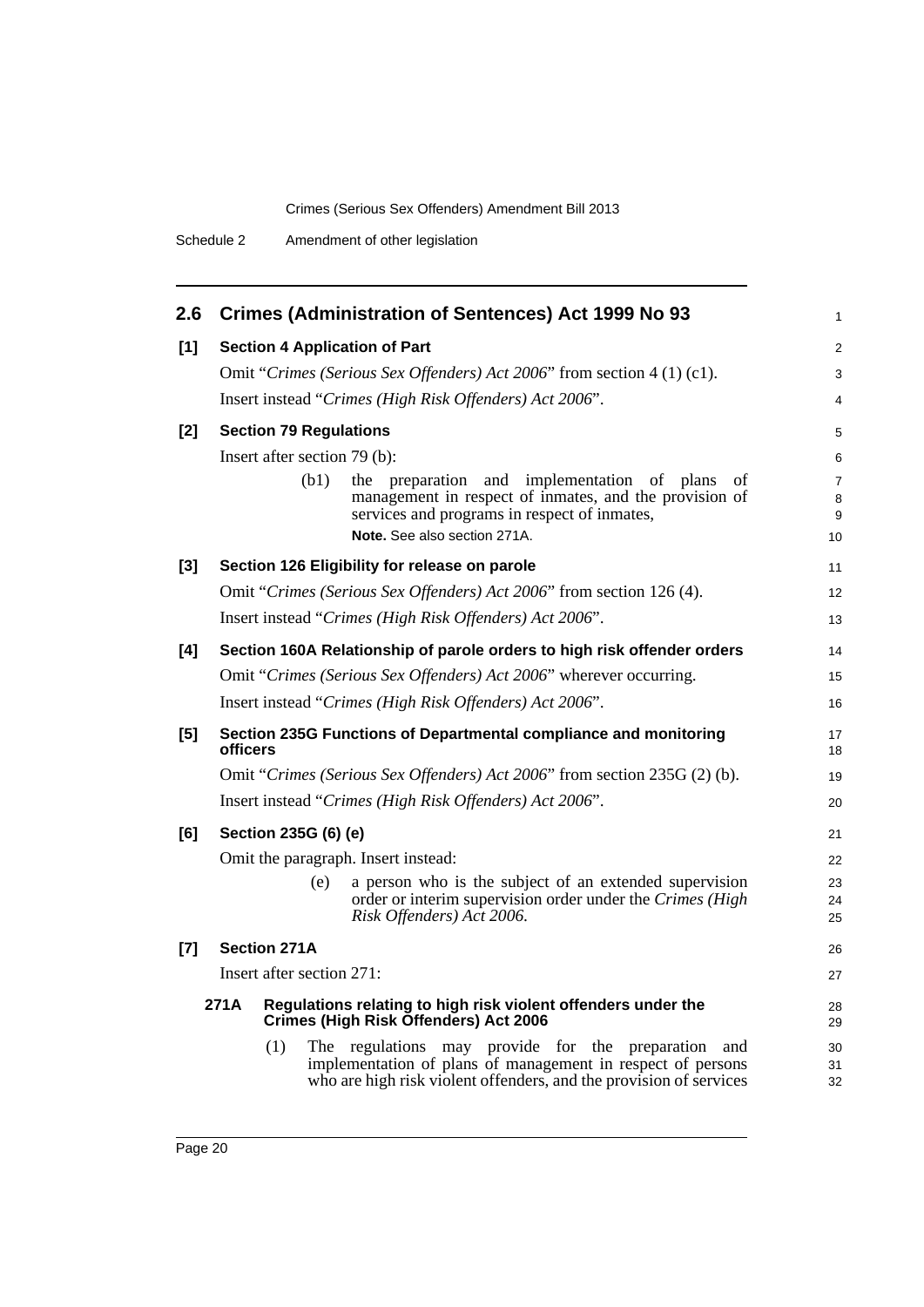Amendment of other legislation Schedule 2

|       |      |             | and programs in respect of those persons, by Corrective Services<br>NSW.                                                                                                                    | $\mathbf{1}$<br>2   |
|-------|------|-------------|---------------------------------------------------------------------------------------------------------------------------------------------------------------------------------------------|---------------------|
|       |      | (2)         | The regulations may confer functions on the Review Council in<br>respect of high risk violent offenders.                                                                                    | 3<br>$\overline{4}$ |
|       |      | (3)         | A person is a <i>high risk violent offender</i> if the person is the<br>subject of:                                                                                                         | 5<br>6              |
|       |      |             | a high risk violent offender extended supervision order<br>(a)<br>under the Crimes (High Risk Offenders) Act 2006, or                                                                       | $\overline{7}$<br>8 |
|       |      |             | a high risk violent offender continuing detention order<br>(b)<br>under that Act, or                                                                                                        | 9<br>10             |
|       |      |             | an interim supervision order made under section 10B of<br>(c)<br>that Act, or                                                                                                               | 11<br>12            |
|       |      |             | an interim detention order made under section 18B of that<br>(d)<br>Act.                                                                                                                    | 13<br>14            |
| 2.7   |      |             | <b>Crimes (Administration of Sentences) Regulation 2008</b>                                                                                                                                 | 15                  |
| [1]   |      |             | <b>Clause 12 Placement of inmates</b>                                                                                                                                                       | 16                  |
|       |      |             | Omit "Crimes (Serious Sex Offenders) Act 2006" from clause 12 (1) (g).                                                                                                                      | 17                  |
|       |      |             | Insert instead "Crimes (High Risk Offenders) Act 2006".                                                                                                                                     | 18                  |
| $[2]$ |      | Clause 21AA |                                                                                                                                                                                             | 19                  |
|       |      |             | Insert after clause 21:                                                                                                                                                                     | 20                  |
|       | 21AA |             | Case plans for high risk violent offenders                                                                                                                                                  | 21                  |
|       |      | (1)         | This Division applies, with any necessary modifications, in<br>respect of high risk violent offenders who are not inmates in the<br>same way as it applies in respect of convicted inmates. | 22<br>23<br>24      |
|       |      | (2)         | For that purpose:                                                                                                                                                                           | 25                  |
|       |      |             | a reference to an inmate includes a reference to a high risk<br>(a)<br>violent offender, and                                                                                                | 26<br>27            |
|       |      |             | a reference to the sentencing court includes a reference to<br>(b)<br>the Supreme Court, and                                                                                                | 28<br>29            |
|       |      |             | (c)<br>clause $13(2)$ does not apply, and                                                                                                                                                   | 30                  |
|       |      |             | clause 16 applies as if the high risk violent offender were<br>(d)<br>a serious offender.                                                                                                   | 31<br>32            |
|       |      | (3)         | In this clause, <i>high risk violent offender</i> has the meaning given<br>by section 271A of the Act.                                                                                      | 33<br>34            |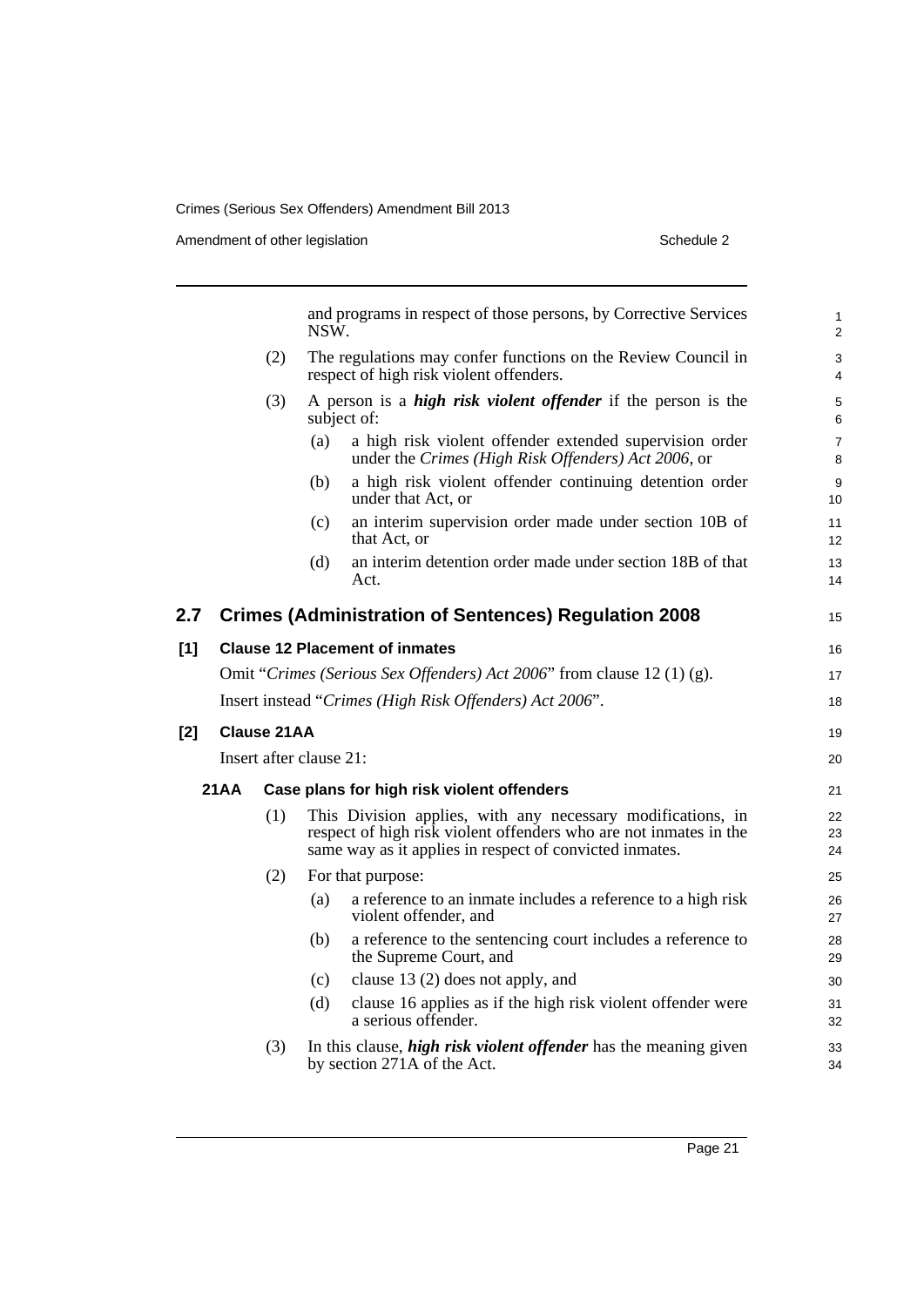Schedule 2 Amendment of other legislation

| $[3]$ | <b>Clause 58A</b>                         |     |                         |                                                                                                                                                                                   |                     |  |  |
|-------|-------------------------------------------|-----|-------------------------|-----------------------------------------------------------------------------------------------------------------------------------------------------------------------------------|---------------------|--|--|
|       |                                           |     | Insert after clause 58: |                                                                                                                                                                                   | 2                   |  |  |
|       | 58A<br><b>High risk violent offenders</b> |     |                         |                                                                                                                                                                                   |                     |  |  |
|       |                                           | (1) |                         | This Division applies, with any necessary modifications, in<br>respect of high risk violent offenders who are not inmates in the<br>same way as it applies in respect of inmates. | 4<br>5<br>6         |  |  |
|       |                                           | (2) |                         | For that purpose, a reference to an inmate includes a reference to<br>a high risk violent offender.                                                                               | $\overline{7}$<br>8 |  |  |
|       |                                           | (3) |                         | In this clause, <i>high risk violent offender</i> has the meaning given<br>by section 271A of the Act.                                                                            | 9<br>10             |  |  |
| 2.8   |                                           |     |                         | Crimes (Appeal and Review) Act 2001 No 120                                                                                                                                        | 11                  |  |  |
|       |                                           |     |                         | Section 89 Previously convicted persons eligible to apply for review of<br>conviction under this Division                                                                         | 12<br>13            |  |  |
|       |                                           |     |                         | Omit "Crimes (Serious Sex Offenders) Act 2006" from section 89 (5) (b).                                                                                                           | 14                  |  |  |
|       |                                           |     |                         | Insert instead "Crimes (High Risk Offenders) Act 2006".                                                                                                                           | 15                  |  |  |
| 2.9   |                                           |     |                         | <b>Crimes (Sentencing Procedure) Act 1999 No 92</b>                                                                                                                               | 16                  |  |  |
| $[1]$ |                                           |     |                         | Section 24A Mandatory requirements for supervision and other<br>prohibitions to be disregarded in sentencing                                                                      | 17<br>18            |  |  |
|       |                                           |     | section $24A(1)$ (b).   | Omit "or the Crimes (Serious Sex Offenders) Act 2006"<br>from                                                                                                                     | 19<br>20            |  |  |
| $[2]$ |                                           |     | Section 24A (1) (d)     |                                                                                                                                                                                   | 21                  |  |  |
|       |                                           |     |                         | Insert at the end of section $24A(1)(c)$ :                                                                                                                                        | 22                  |  |  |
|       |                                           |     |                         | , or                                                                                                                                                                              | 23                  |  |  |
|       |                                           |     | (d)                     | has or may become the subject of an order under the<br>Crimes (High Risk Offenders) Act 2006 (whether as a high<br>risk sex offender or as a high risk violent offender).         | 24<br>25<br>26      |  |  |
|       |                                           |     |                         | 2.10 Jury Act 1977 No 18                                                                                                                                                          | 27                  |  |  |
|       |                                           |     |                         | Schedule 1 Persons excluded from jury service (as substituted by the<br><b>Jury Amendment Act 2010)</b>                                                                           | 28<br>29            |  |  |
|       |                                           |     |                         | Omit "Crimes (Serious Sex Offenders) Act 2006" from clause 4 (1) (c).                                                                                                             | 30                  |  |  |
|       |                                           |     |                         | Insert instead "Crimes (High Risk Offenders) Act 2006".                                                                                                                           | 31                  |  |  |